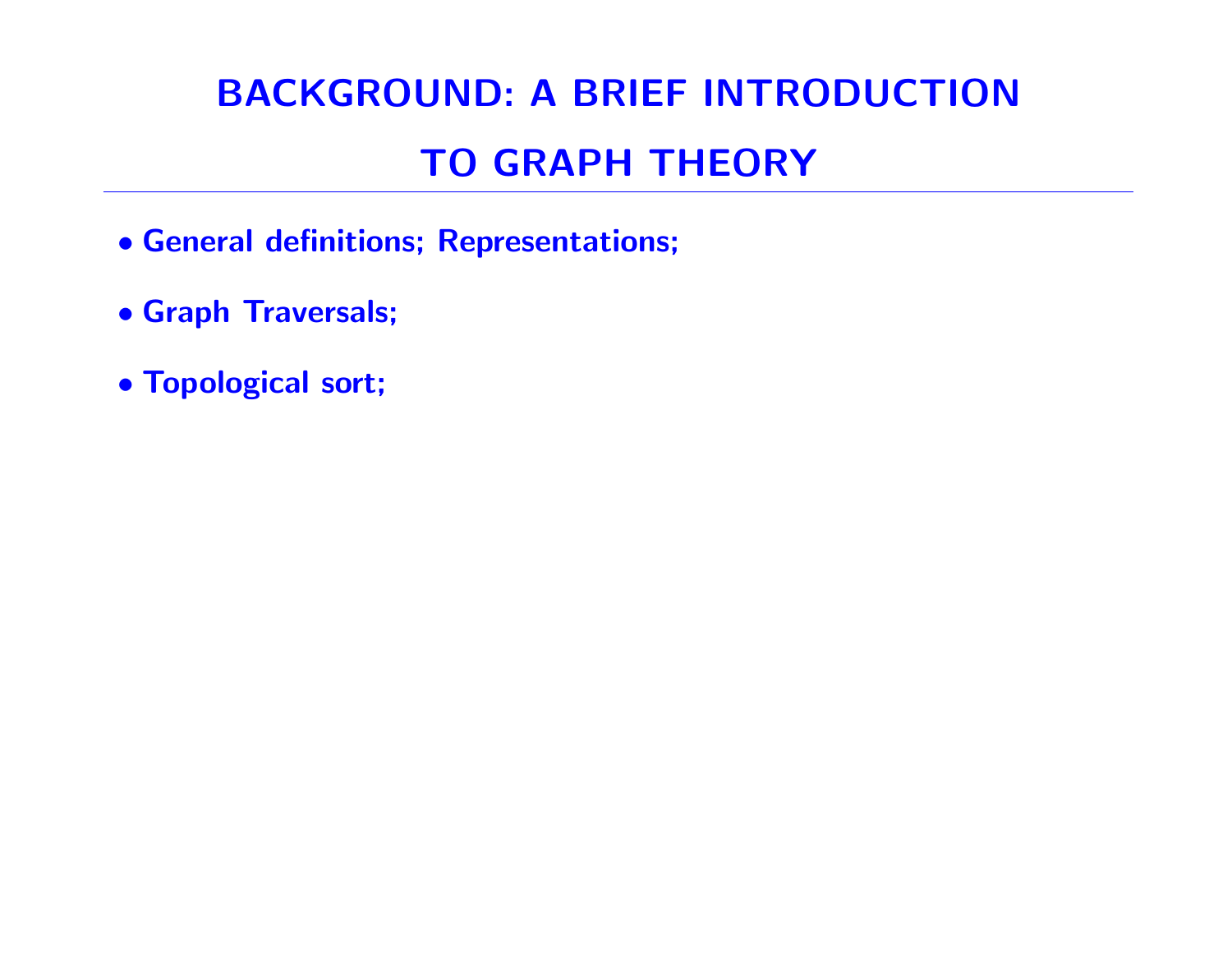### Graphs – definitions & representations

➤ Graph theory is a fundamental tool in sparse matrix techniques.

DEFINITION. A graph G is defined as a pair of sets  $G = (V, E)$ with  $E \subset V \times V$ . So G represents a binary relation. The graph is undirected if the binary relation is symmetric. It is directed otherwise. V is the vertex set and E is the edge set.

If  $\bm{R}$  is a binary relation between elements in  $\bm{V}$  then, we can represent it by a graph  $G = (V, E)$  as follows:

 $(u, v) \in E \leftrightarrow u R v$ 

Undirected graph  $\leftrightarrow$  symmetric relation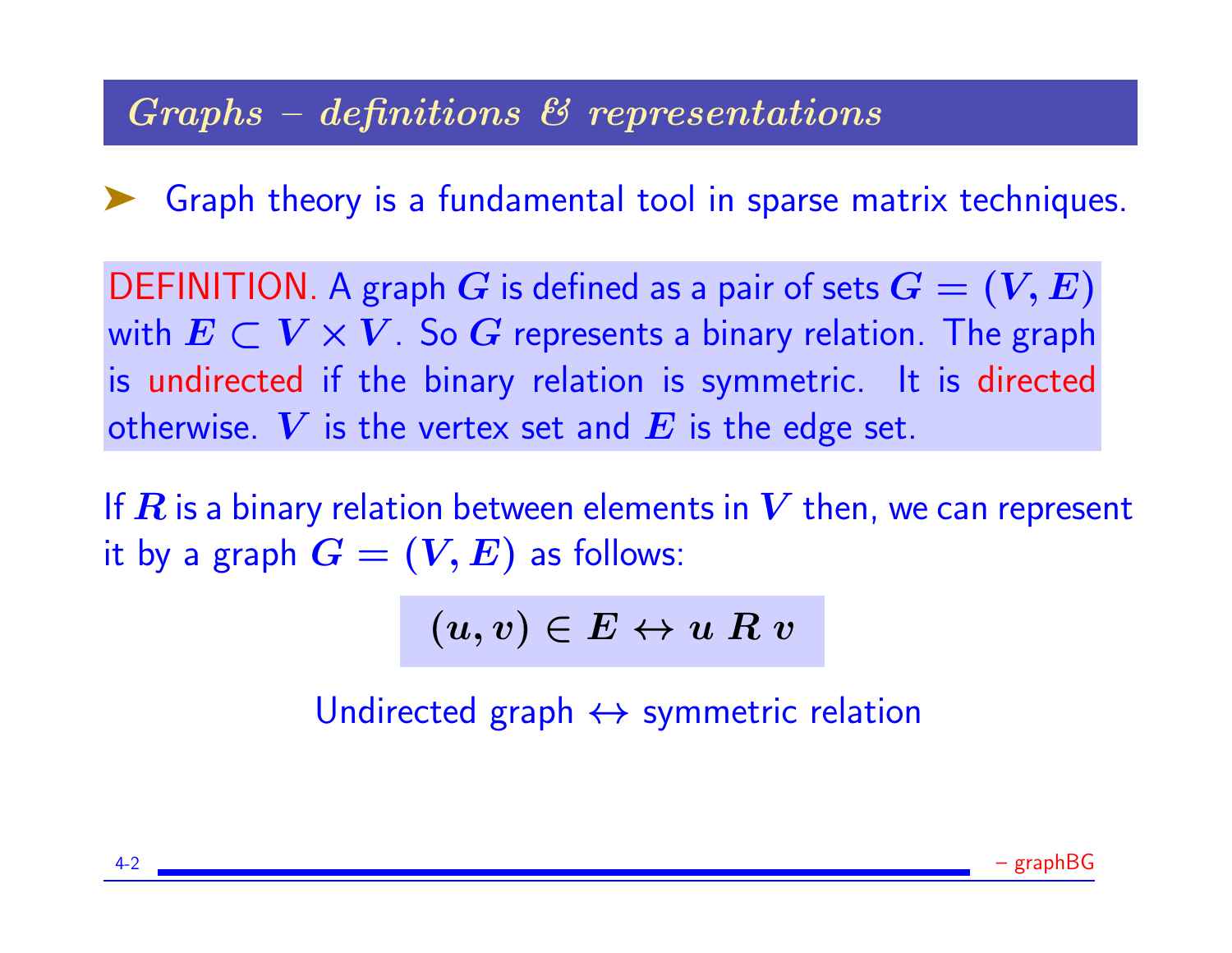

(1 R 2); (4 R 1); (2 R 3); (3 R 2); (3 R 4) (1 R 2); (2 R 3); (3 R 4); (4 R 1)

Given the numbers 5, 3, 9, 15, 16, show the two graphs representing the relations

R1: Either  $x < y$  or  $y$  divides  $x$ .

R2: x and y are congruent modulo 3. [ mod(x,3) = mod(y,3)]

 $\blacktriangleright$   $|E| \leq |V|^2$ . For undirected graphs:  $|E| \leq |V|(|V|+1)/2$ .

A sparse graph is one for which  $|E| \ll |V|^2$ .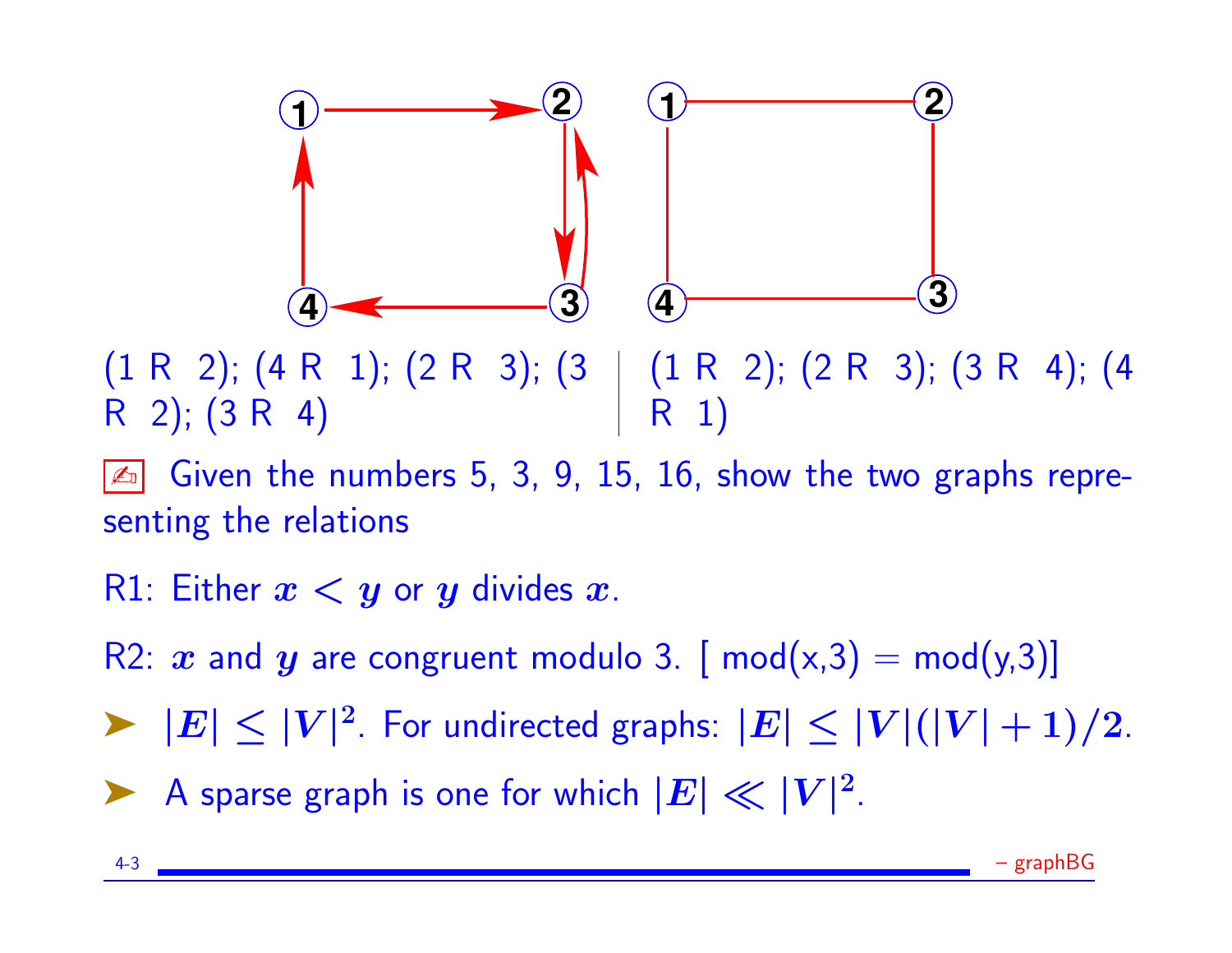### Graphs – Examples and applications

- ▶ Applications of graphs are numerous.
- 1. Airport connection system:  $(a)$  R  $(b)$  if there is a non-stop flight from  $(a)$  to  $(b)$ .
- 2. Highway system;
- 3. Computer Networks;
- 4. Electrical circuits;
- 5. Traffic Flow;
- 6. Social Networks;
- 7. Sparse matrices;



...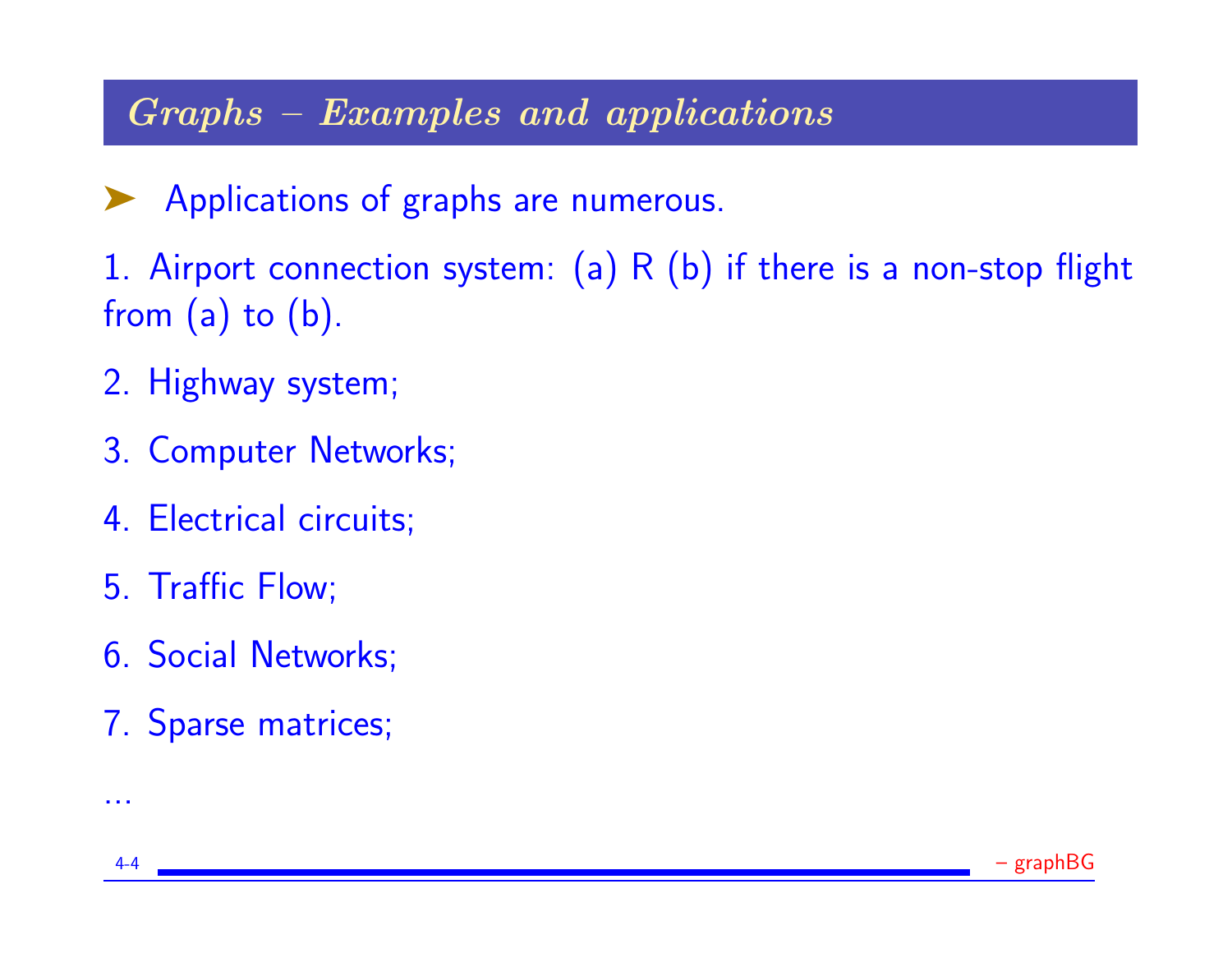#### Basic Terminology & notation:

Figure 1. If  $(u, v) \in E$ , then v is adjacent to u. The edge  $(u, v)$  is incident to  $u$  and  $v$ .

Fig. 1.1 The graph is directed, then  $(u, v)$  is an outgoing edge from  $u$ and incoming edge to  $\boldsymbol{v}$ 

$$
\blacktriangleright \; Adj(i) = \{j | j \text{ adjacent to } i\}
$$

 $\blacktriangleright$  The degree of a vertex  $v$  is the number of edges incident to  $v$ . Can also define the indegree and outdegree. (Sometimes self-edge  $i \rightarrow i$  omitted)

 $\blacktriangleright$   $|S|$  is the cardinality of set S [so  $|Adj(i)| == \deg(i)$  ]

A subgraph  $G' = (V', E')$  of  $G$  is a graph with  $V' \subset V$  and  $E'\subset E$ .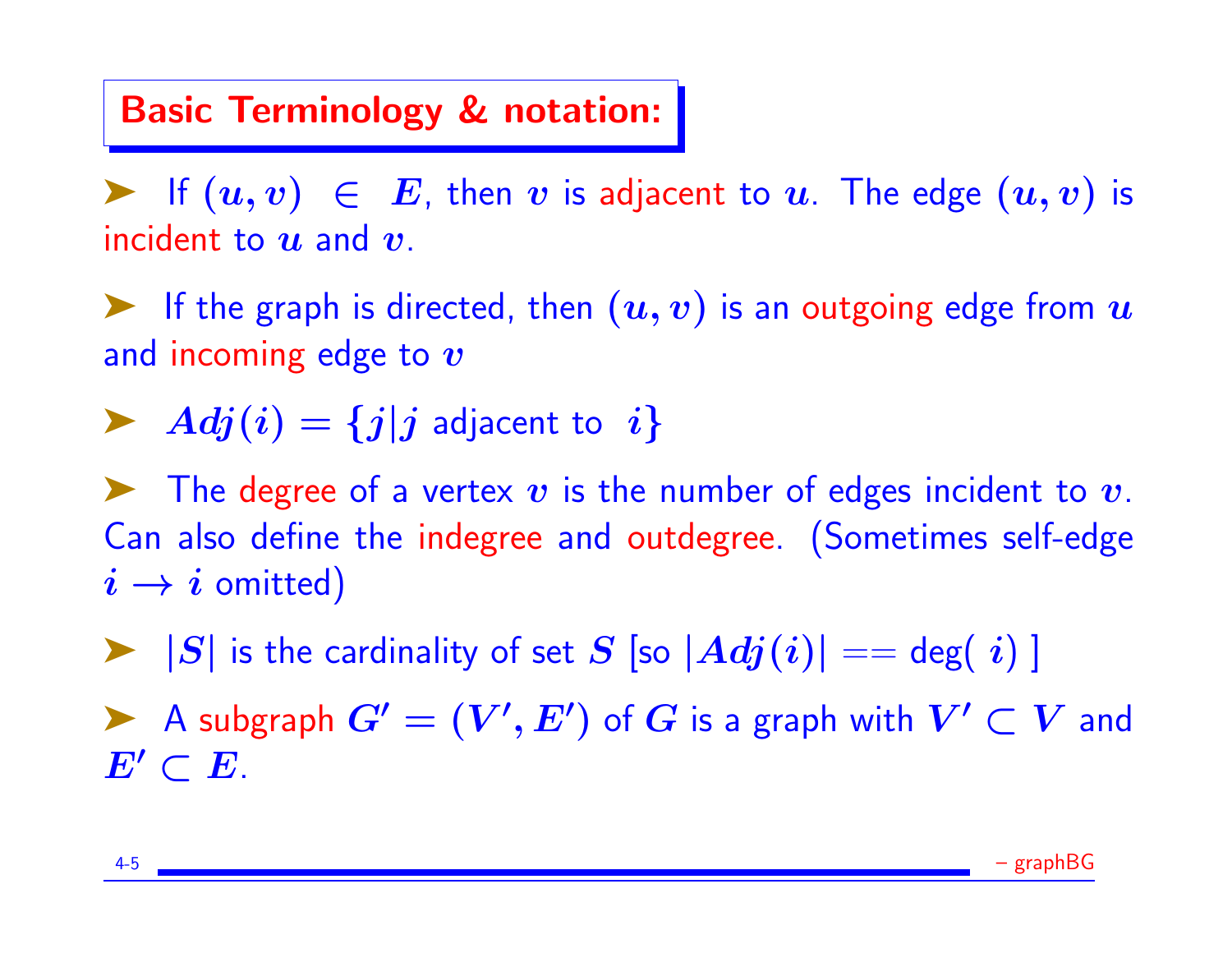### Representations of Graphs

▶ A graph is nothing but a collection of vertices (indices from 1 to  $n$ ), each with a set of its adjacent vertices [in effect a 'sparse matrix without values']

Therefore, can use any of the sparse matrix storage formats omit the real values arrays.

Adjacency matrix Assume  $V =$  $\{1,2,\cdots,n\}$ . Then the adjacency matrix of  $\overrightarrow{G} = (V, E)$  is the  $n \times n$   $a_{i,j} =$ matrix, with entries:  $\int 1$  if  $(i, j) \in E$ 0 Otherwise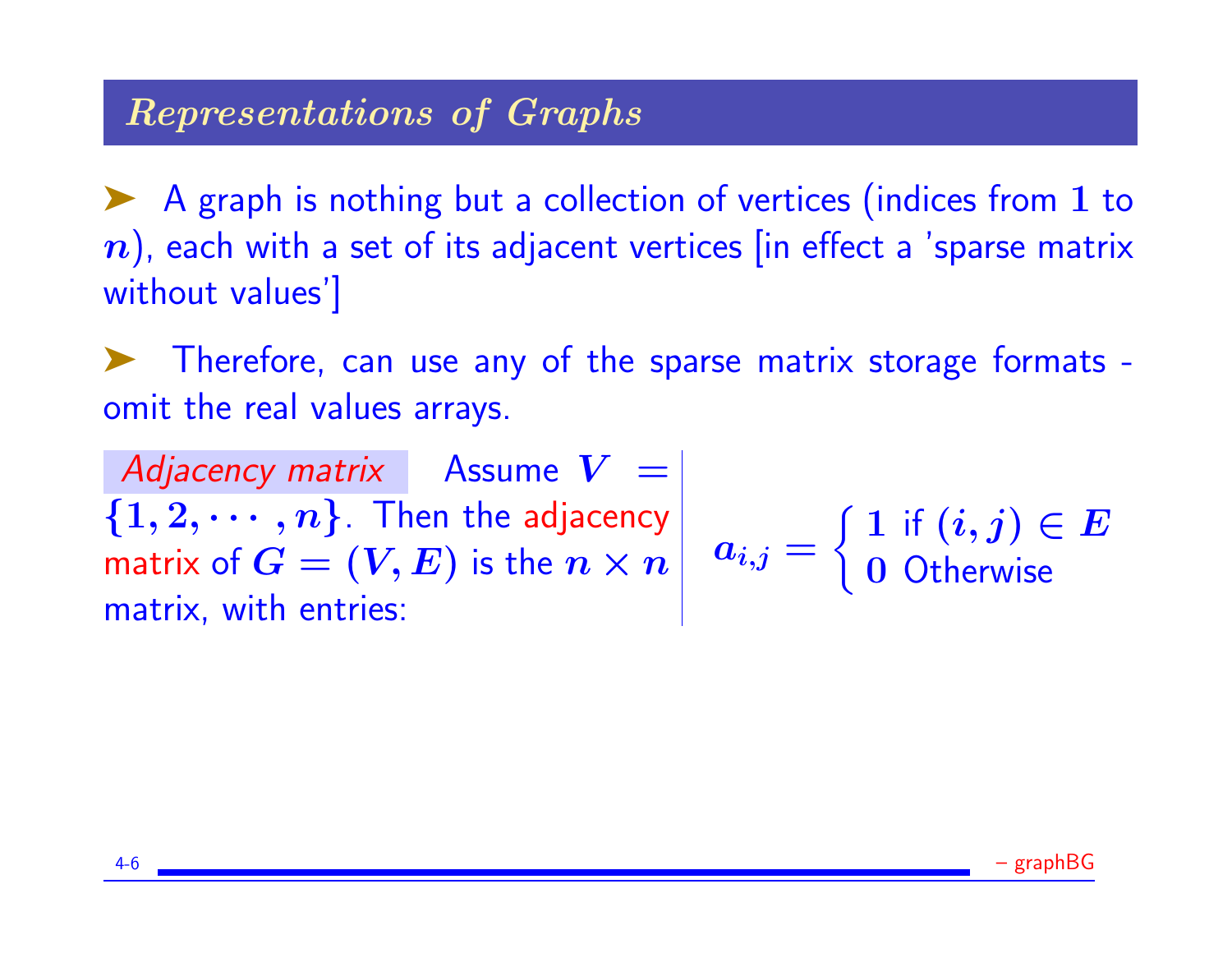### Representations of Graphs (cont.)



4-7 – graphBG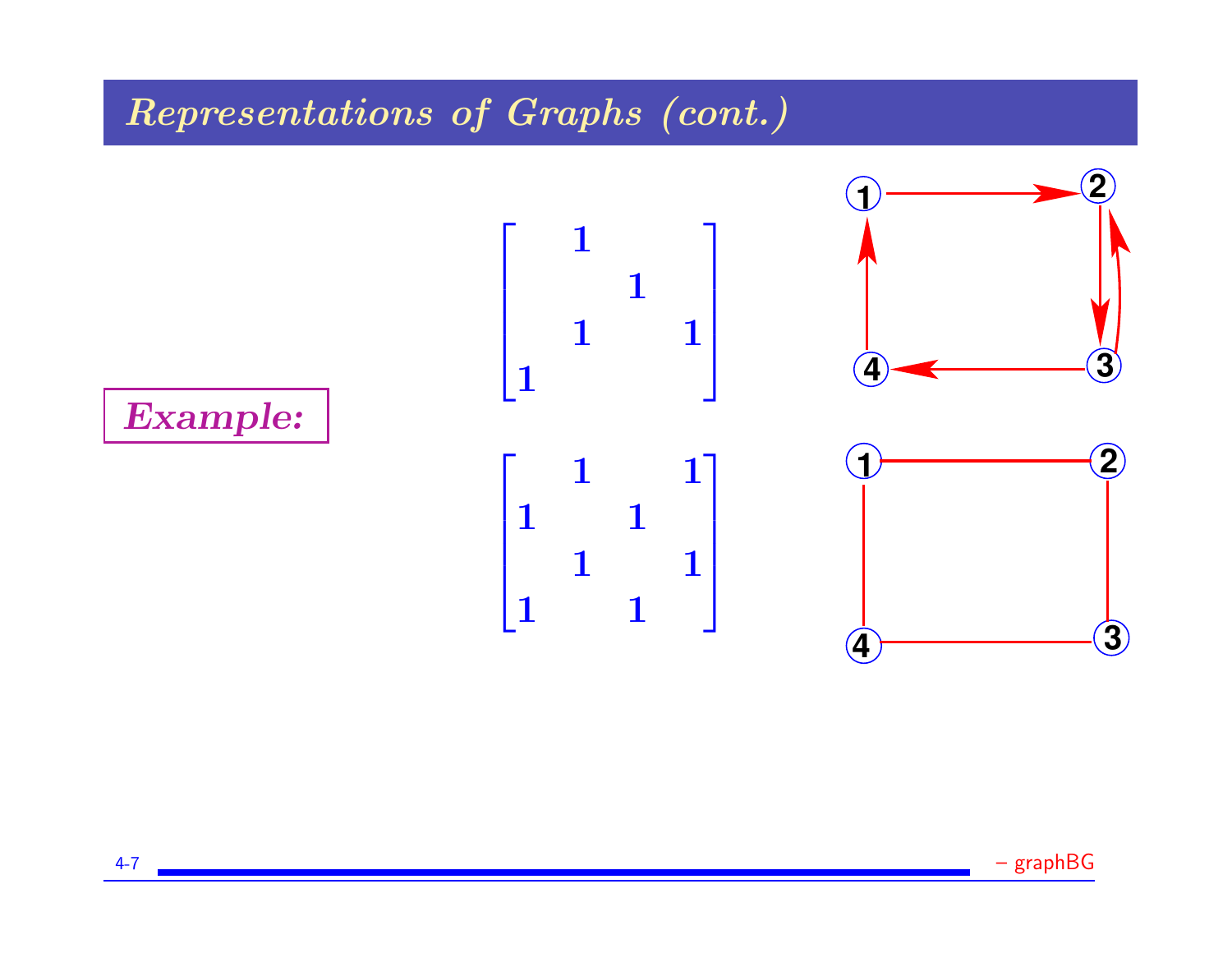#### Dynamic representation: Linked lists



An array of linked lists. A linked list associated with vertex  $i$ , contains all the vertices adjacent to vertex  $i$ .

➤ General and concise for 'sparse graphs' (the most practical situations).

Not too economical for use in sparse matrix methods

4-8 **Figure 2018** – and the set of the set of the set of the set of the set of the set of the set of the set of the set of the set of the set of the set of the set of the set of the set of the set of the set of the set of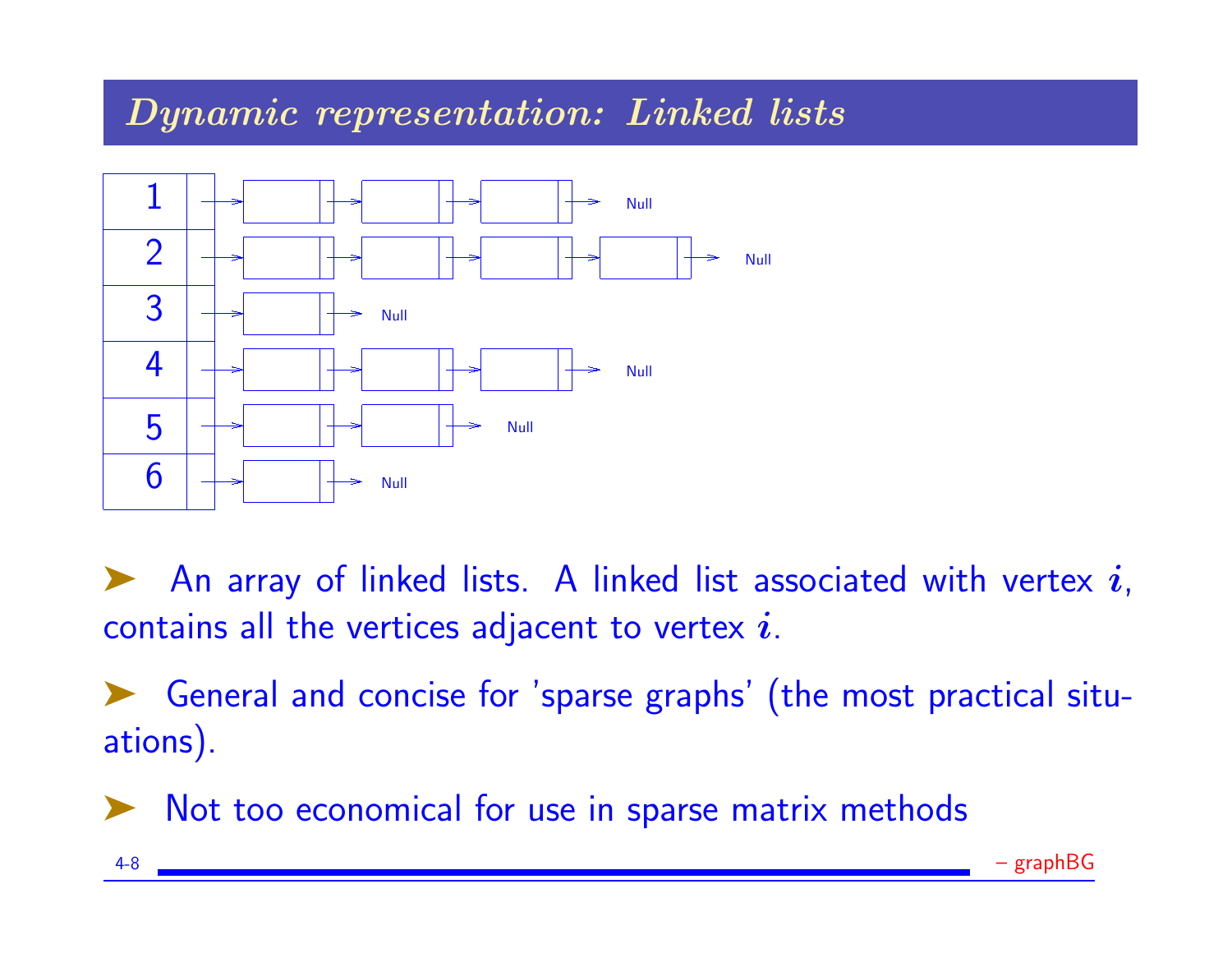#### More terminology & notation

For a given  $Y \subset X$ , the section graph of Y is the subgraph  $G_Y = (Y, E(Y))$  where

 $E(Y) = \{(x, y) \in E | x \in Y, y \in Y\}$ 

➤ A section graph is a clique if all the nodes in the subgraph are pairwise adjacent  $(\rightarrow$  dense block in matrix)

A path is a sequence of vertices  $w_0, w_1, \ldots, w_k$  such that  $(w_i, w_{i+1}) \in E$  for  $i = 0, \ldots, k-1$ .

 $\blacktriangleright$  The length of the path  $w_0, w_1, \ldots, w_k$  is  $k \ (\#$  of edges in the path)

A cycle is a closed path, i.e., a path with  $w_k = w_0$ .

➤ A graph is acyclic if it has no cycles.

4-9 **– Example 2018** – graphBG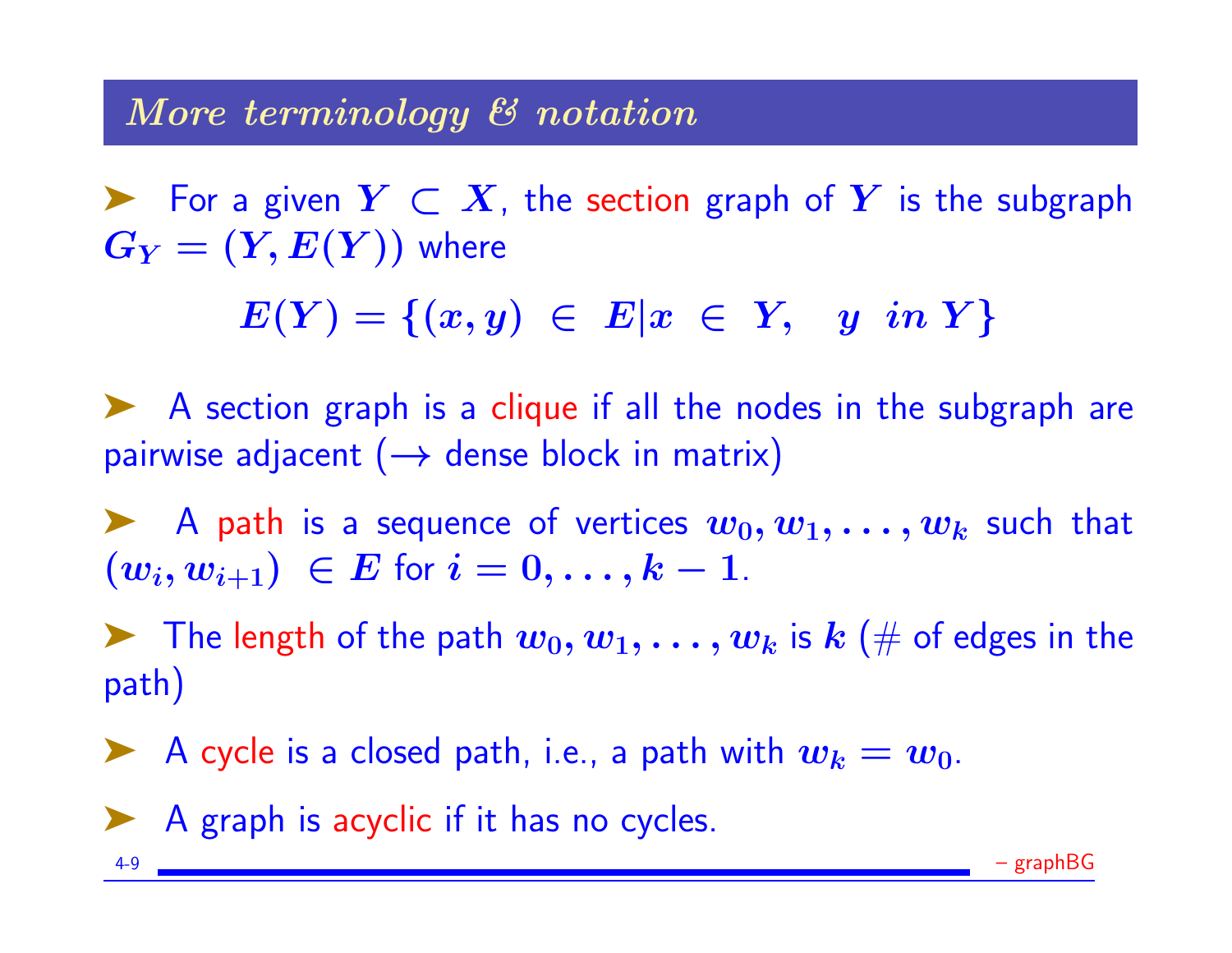

A path  $w_0, \ldots, w_k$  is simple if the vertices  $w_0, \ldots, w_k$  are distinct (except that we may have  $w_0 = w_k$  for cycles).

An undirected graph is connected if there is path from every vertex to every other vertex.

➤ A digraph with the same property is said to be strongly connected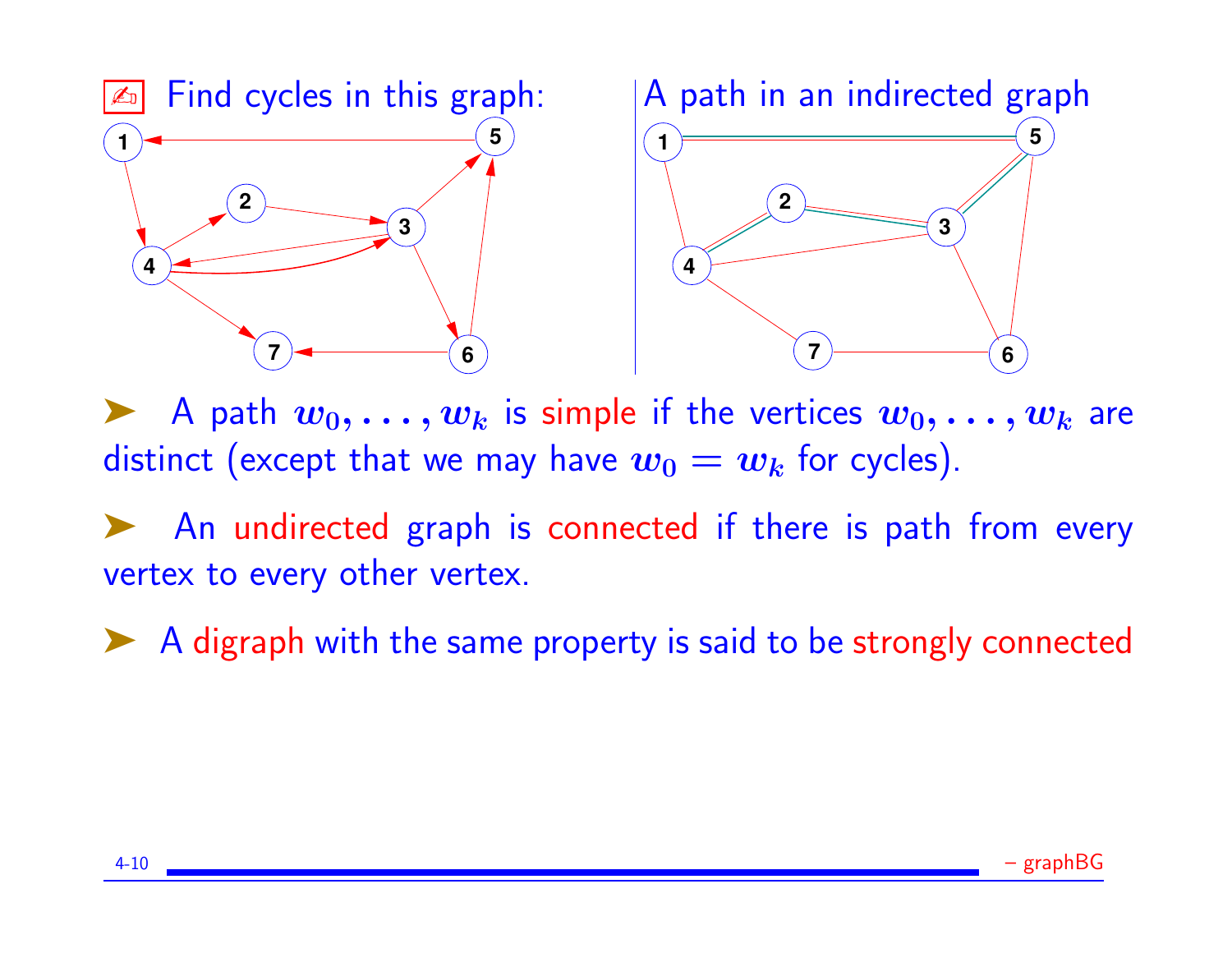➤ The undirected form of a directed graph the undirected graph obtained by removing the directions of all the edges.

▶ Another term used "symmetrized" form -

➤ A directed graph whose undirected form is connected is said to be weakly connected or connected.

 $\blacktriangleright$  Tree  $=$  a graph whose undirected form, i.e., symmetrized form, is acyclic & connected

 $\blacktriangleright$  Forest = a collection of trees

➤ In a rooted tree one specific vertex is designated as a root.

Root determines orientation of the tree edges in parent-child relation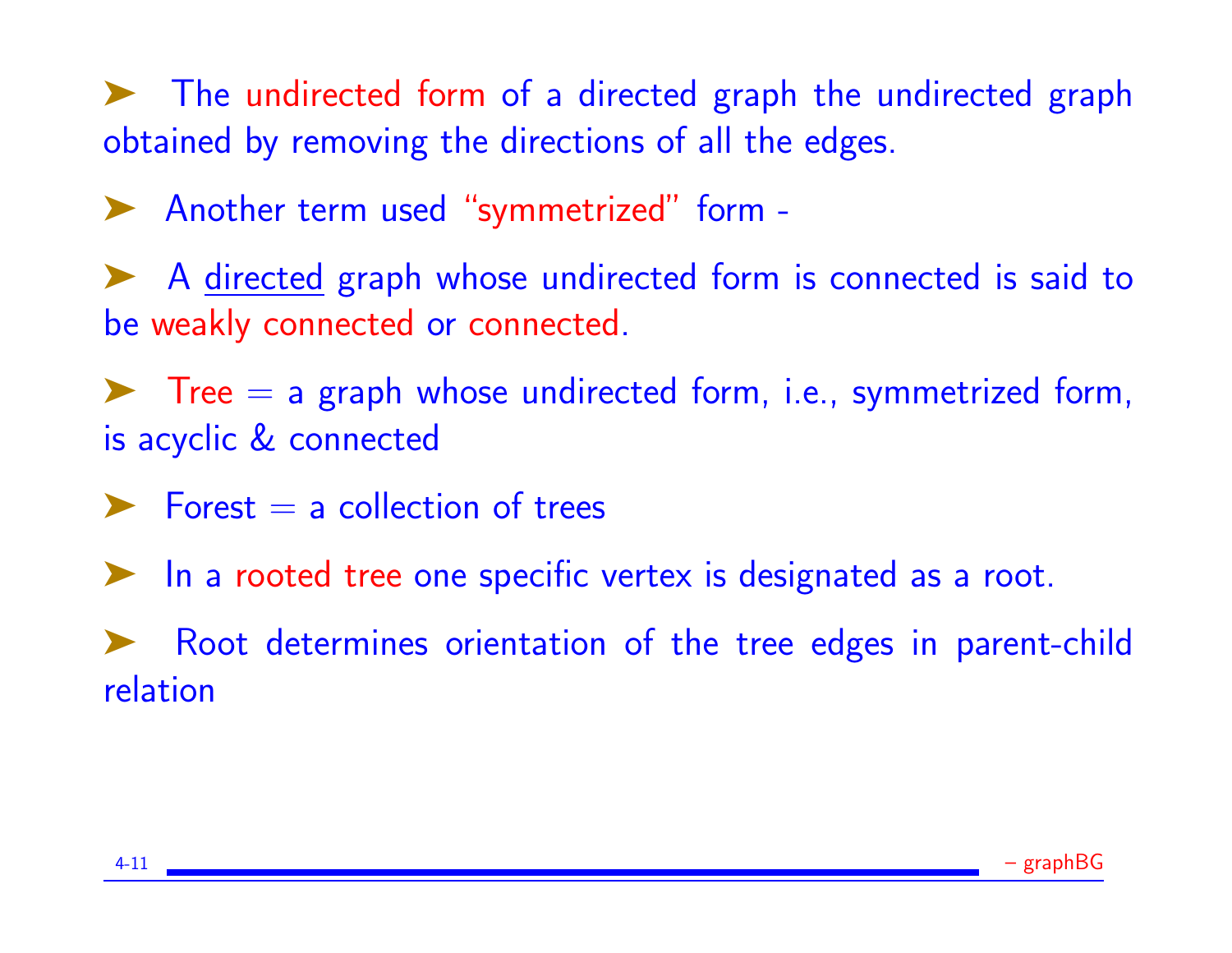

Parent-Child relation: immediate neighbors of root are children. Root is their parent. Recursively define children-parents

In example:  $v_3$  is parent of  $v_6, v_8$  and  $v_6, v_8$  are chidren of  $v_3$ .

Nodes that have no children are leaves. In example:  $v_{10}, v_7, v_8, v_4$ 

Descendent, ancestors, ...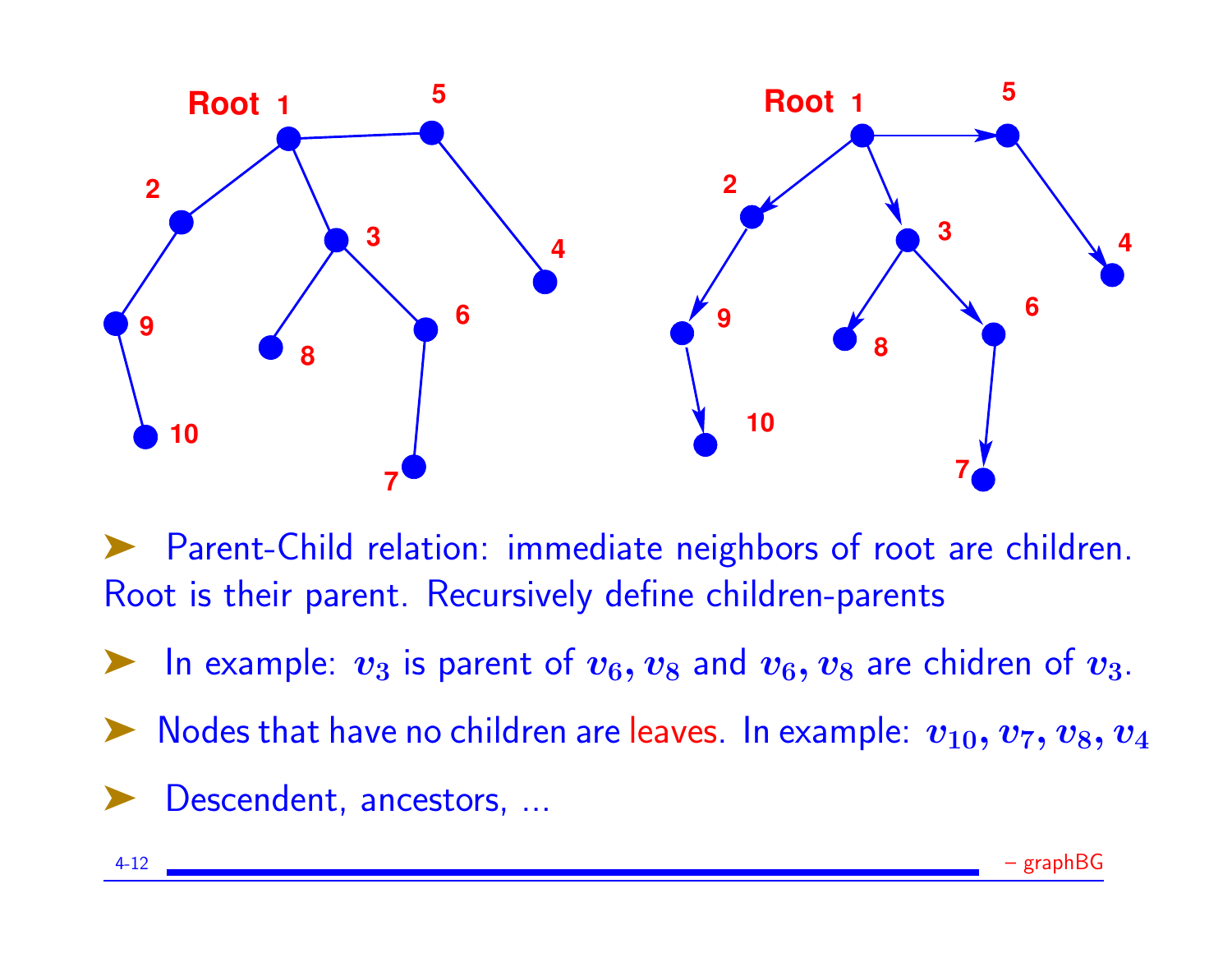#### Tree traversals

➤ Tree traversal is a process of visiting all vertices in a tree. Typically traversal starts at root.

➤ Want: systematic traversals of all nodes of tree – moving from a node to a child or parent

➤ Preorder traversal: Visit parent before children [recursively]

In example:  $v_1, v_2, v_9, v_{10}, v_3, v_8, v_6, v_7, v_5, v_4$ 

▶ Postorder traversal: Visit children before parent [recursively]

In example :  $v_{10}, v_{9}, v_{2}, v_{8}, v_{7}, v_{6}, v_{3}, v_{4}, v_{5}, v_{1}$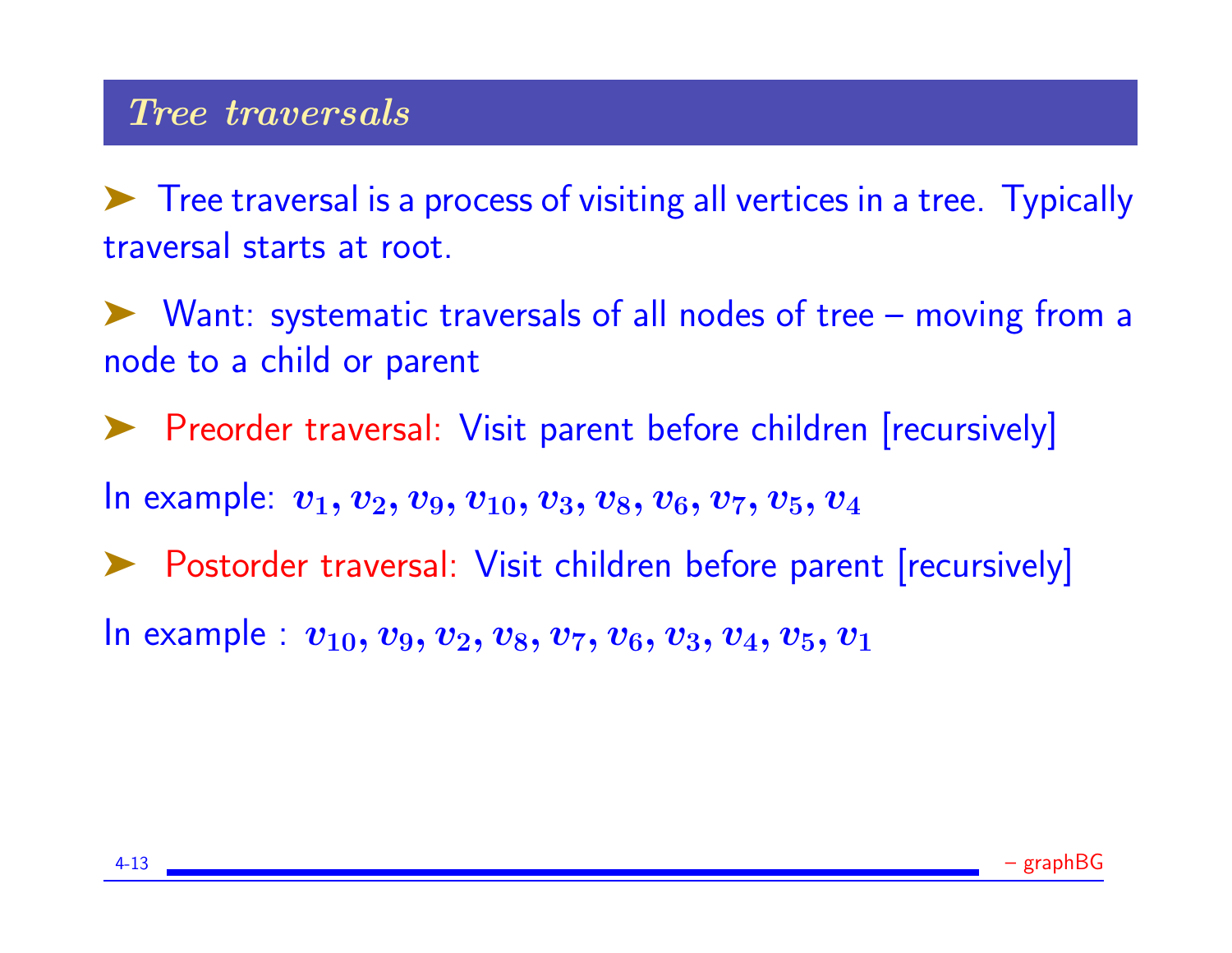#### Graphs Traversals – Depth First Search

➤ Issue: systematic way of visiting all nodes of a general graph

➤ Two basic methods: Breadth First Search (to be seen later) and Depth-First Search

➤ Idea of DFS is recursive:

Algorithm  $DFS(G, v)$  (DFS from  $v)$ 

- $\bullet$  Visit and Mark  $\bm{v}$ ;
- for all edges  $(v, w)$  do

 $-$  if  $w$  is not marked then  $DFS(G, w)$ 

 $\blacktriangleright$  If  $G$  is undirected and connected, all nodes will be visited

 $\blacktriangleright$  If  $G$  is directed and strongly connected, all nodes will be visited

4-14 **Figure 2018** – and the set of the set of the set of the set of the set of the set of the set of the set of the set of the set of the set of the set of the set of the set of the set of the set of the set of the set of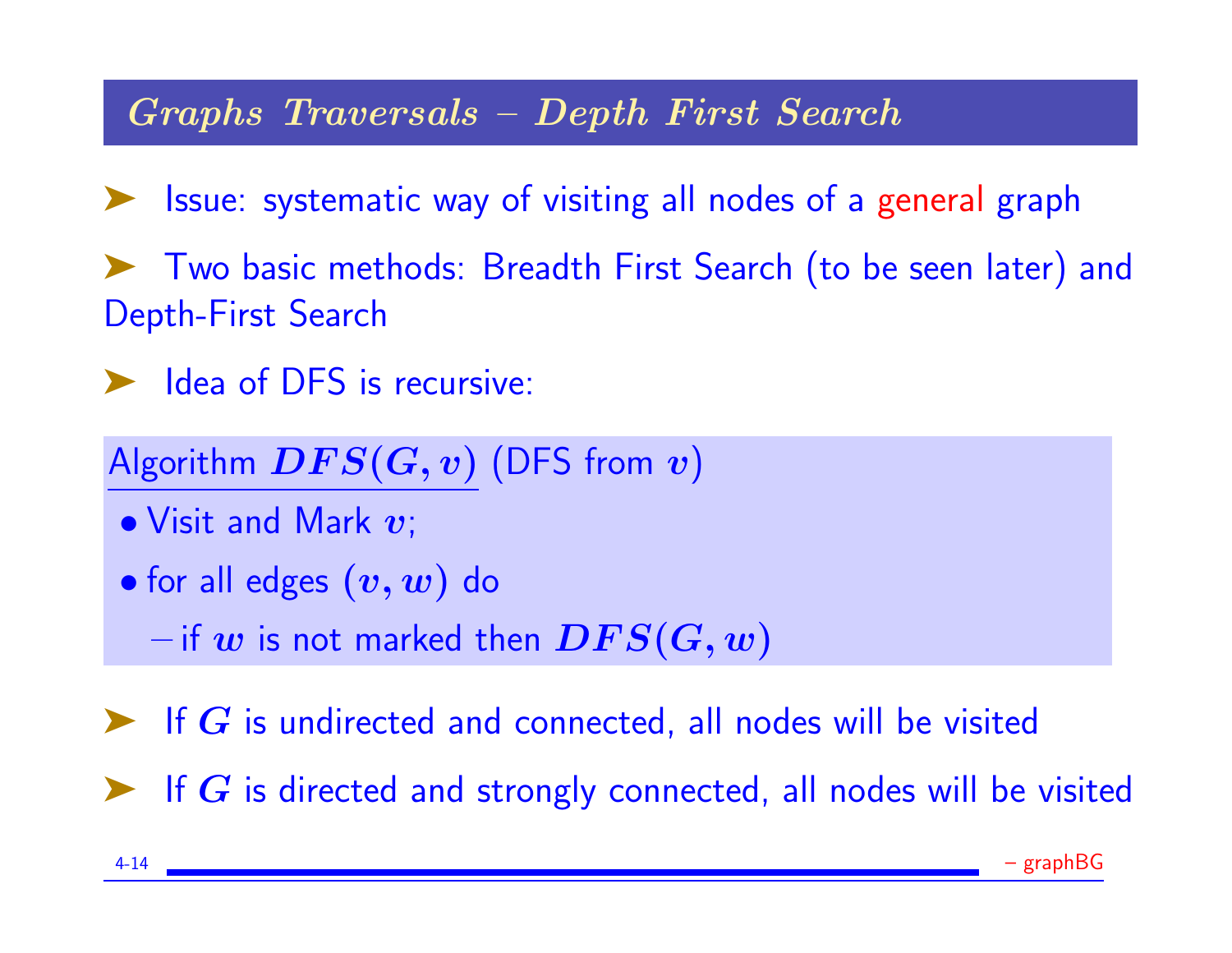#### Depth First Search – undirected graph example



Assume adjacent nodes are listed in alphabetical order.

**EDES** traversal from A?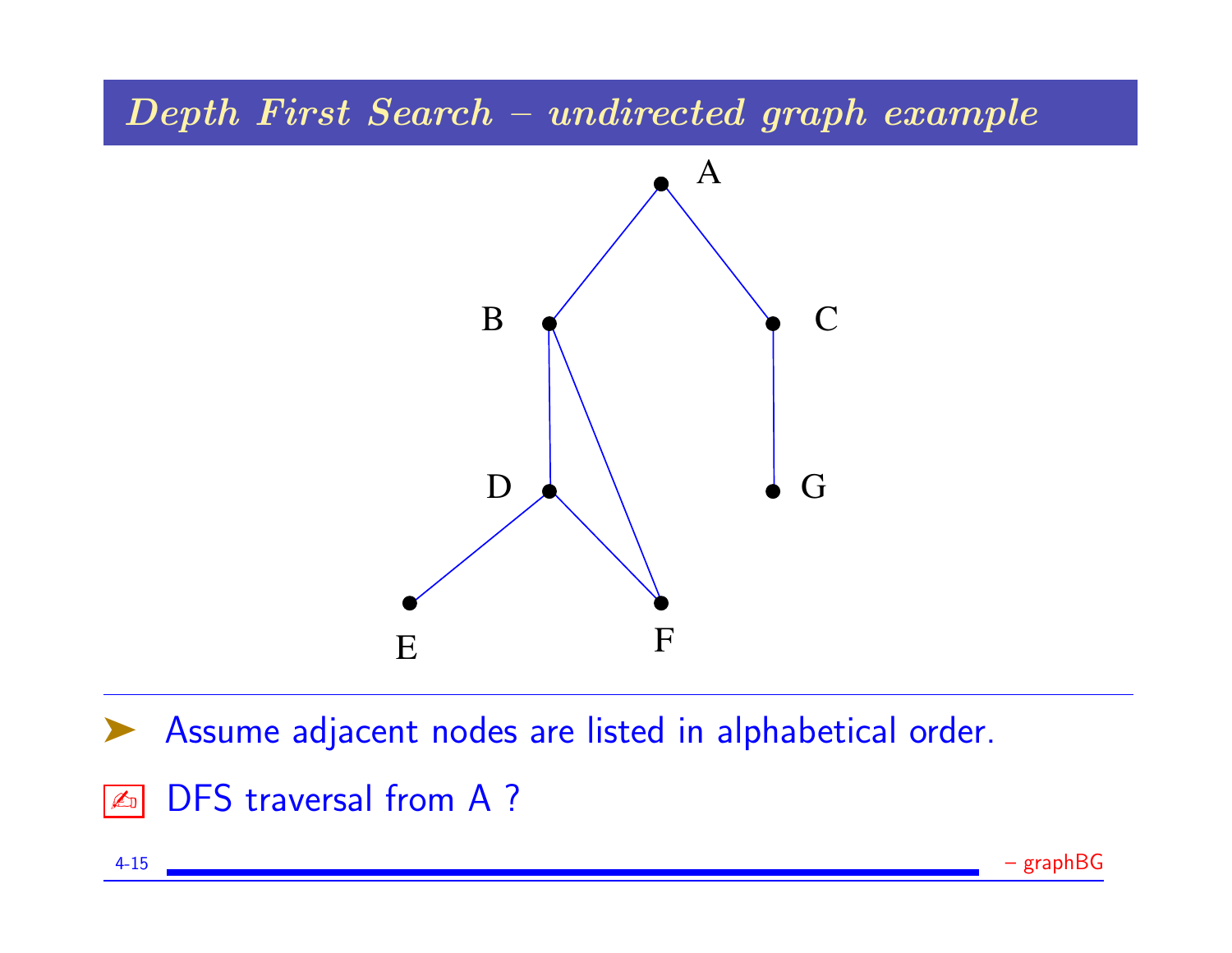#### Depth First Search – directed graph example



Assume adjacent nodes are listed in alphabetical order.

**EDES** traversal from A?

4-16 – graphBG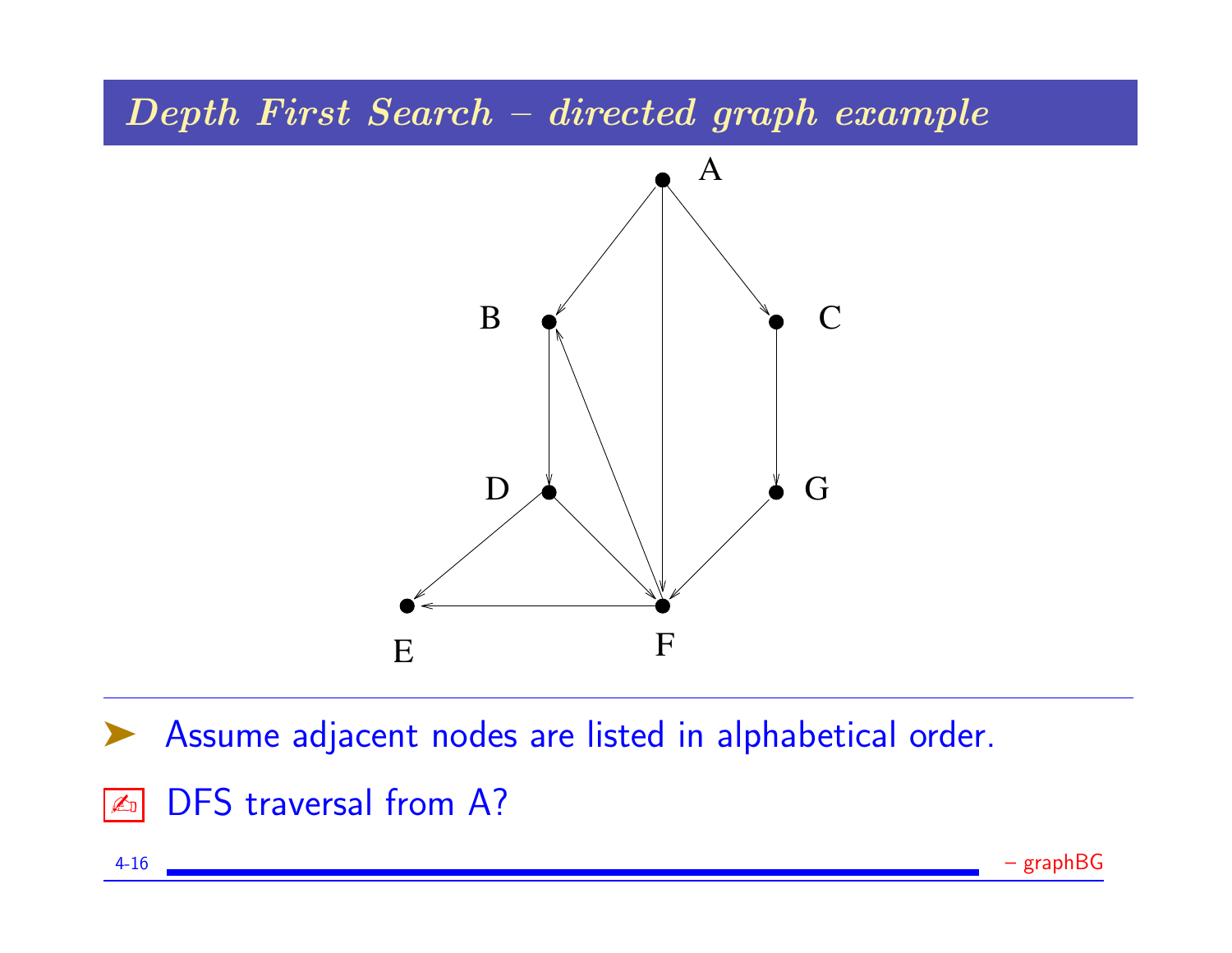Depth-First-Search Tree: Consider the parent-child relation:  $v$  is a parent of  $u$  if  $u$  was visited from  $v$  in the depth first search algorithm. The (directed) graph resulting from this binary relation is a tree called the Depth-First-Search Tree. To describe tree: only need the parents list.

 $\blacktriangleright$  To traverse all the graph we need a DFS(v,G) from each node  $v$ that has not been visited yet  $-$  so add another loop. Refer to this as

DFS(G)

# ➤ When a new vertex is visited in DFS, some work is done. Example: we can build a stack of nodes visited to show order (reverse order: easier) in which the node is visited.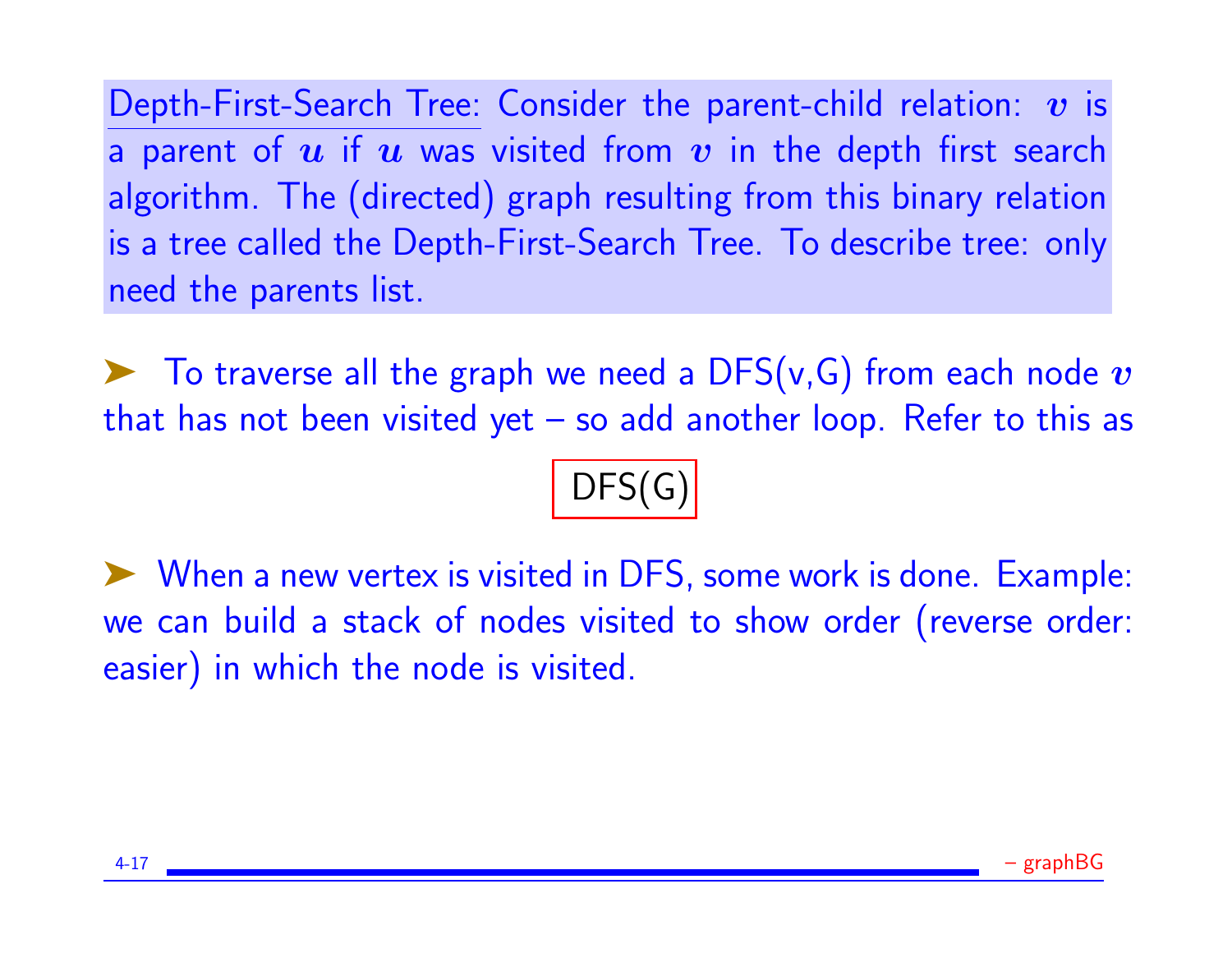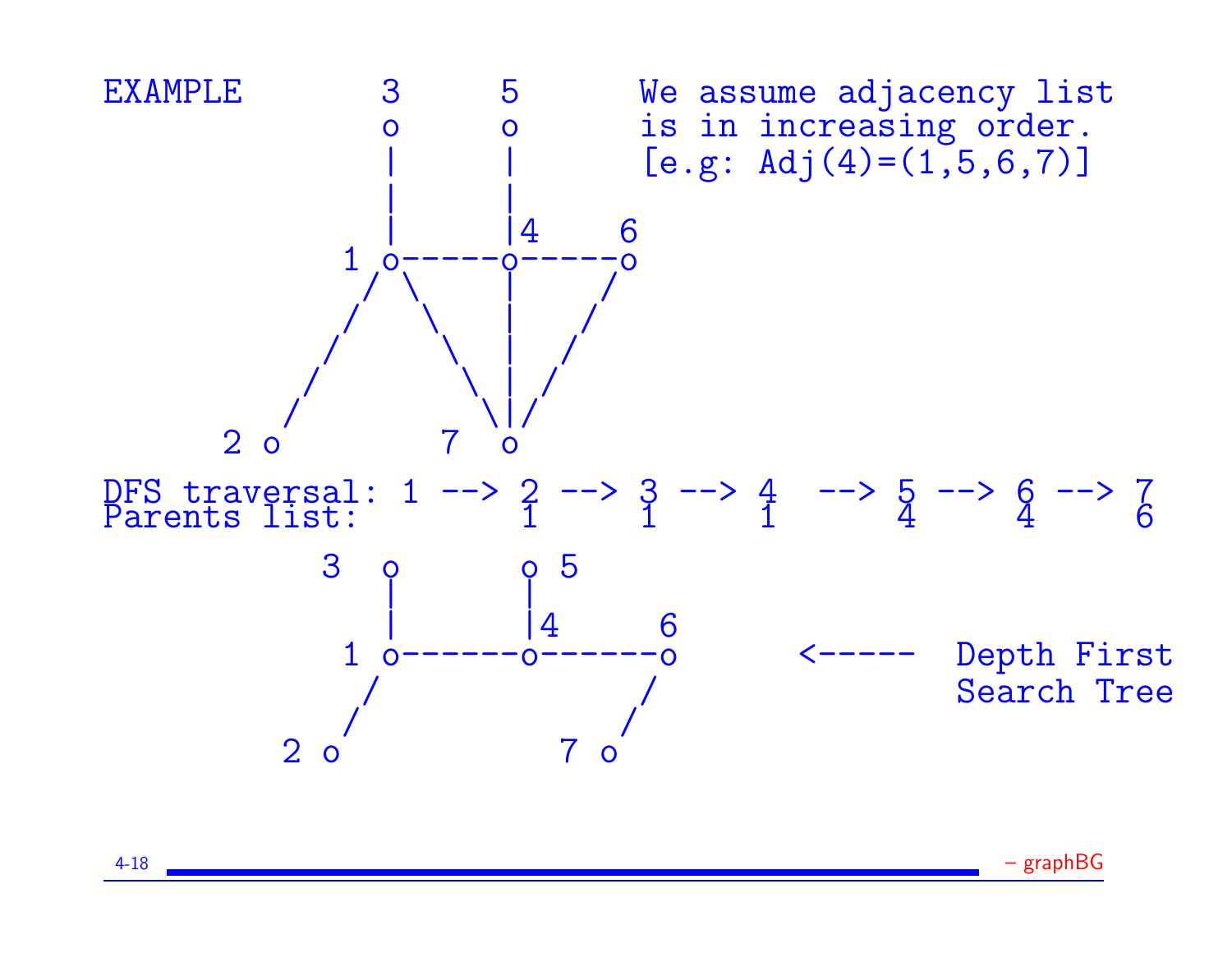



- ➤ Thick red lines: DFS traversal tree from A
- $\blacktriangleright$   $A \rightarrow F$  is a Forward edge
- $\blacktriangleright$   $F \to B$  is a Back edge
- $\blacktriangleright$   $C \rightarrow B$  and  $G \rightarrow F$  are Cross-edges.

4-19 – graphBG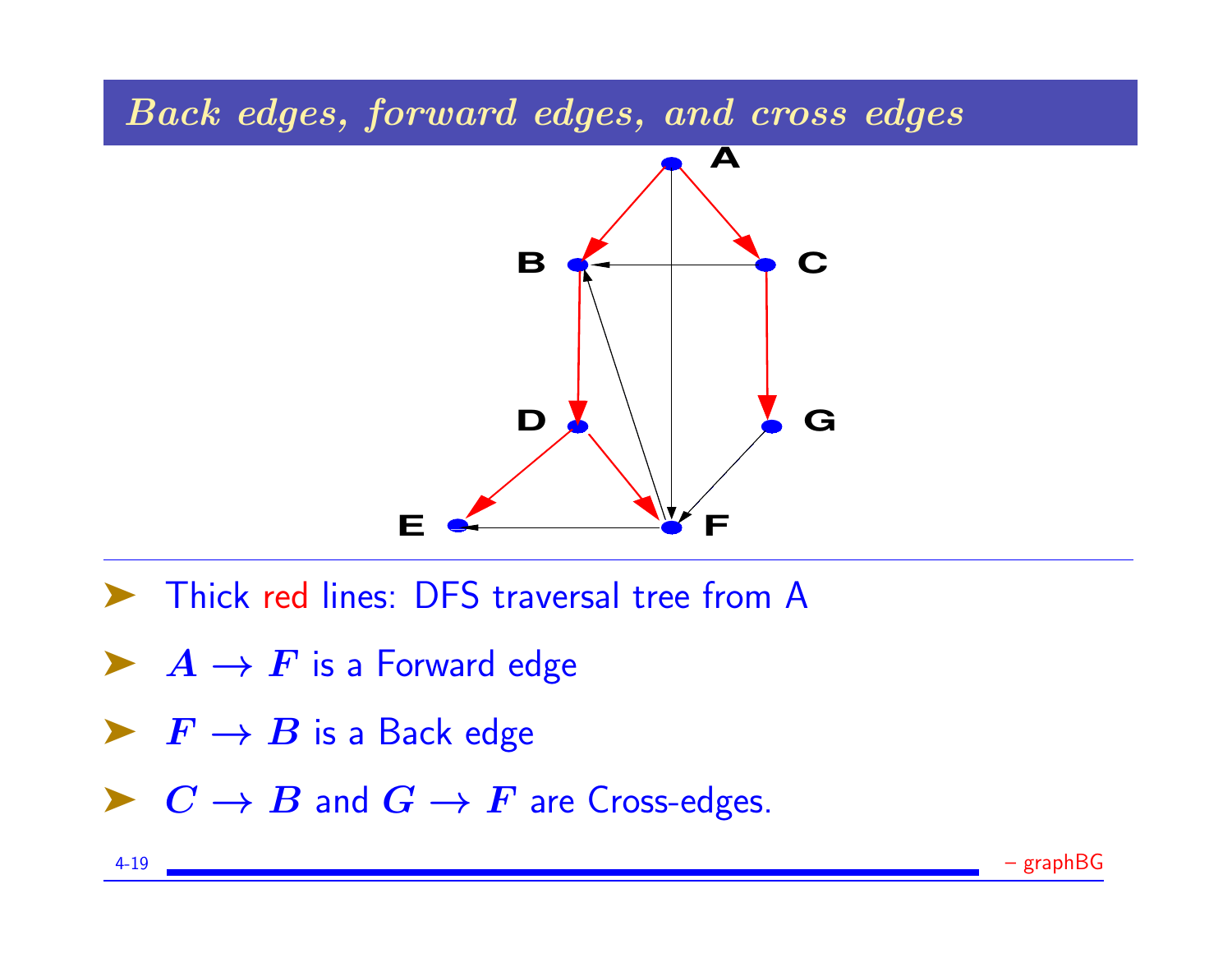Postorder traversal : (of tree) label the nodes so that children in tree labeled before root.

**Important for some algo**rithms

 $\blacktriangleright$  label $(i) ==$  order of completion of visit of subtree rooted at node  $i$ 



- Notice: In post-order labeling:
- Tree-edges / Forward edges : labels decrease in  $\rightarrow$
- Cross edges : (!) labels in/de-crease in  $\rightarrow$  [depends on labeling]
- Back-edges : labels increase in  $\rightarrow$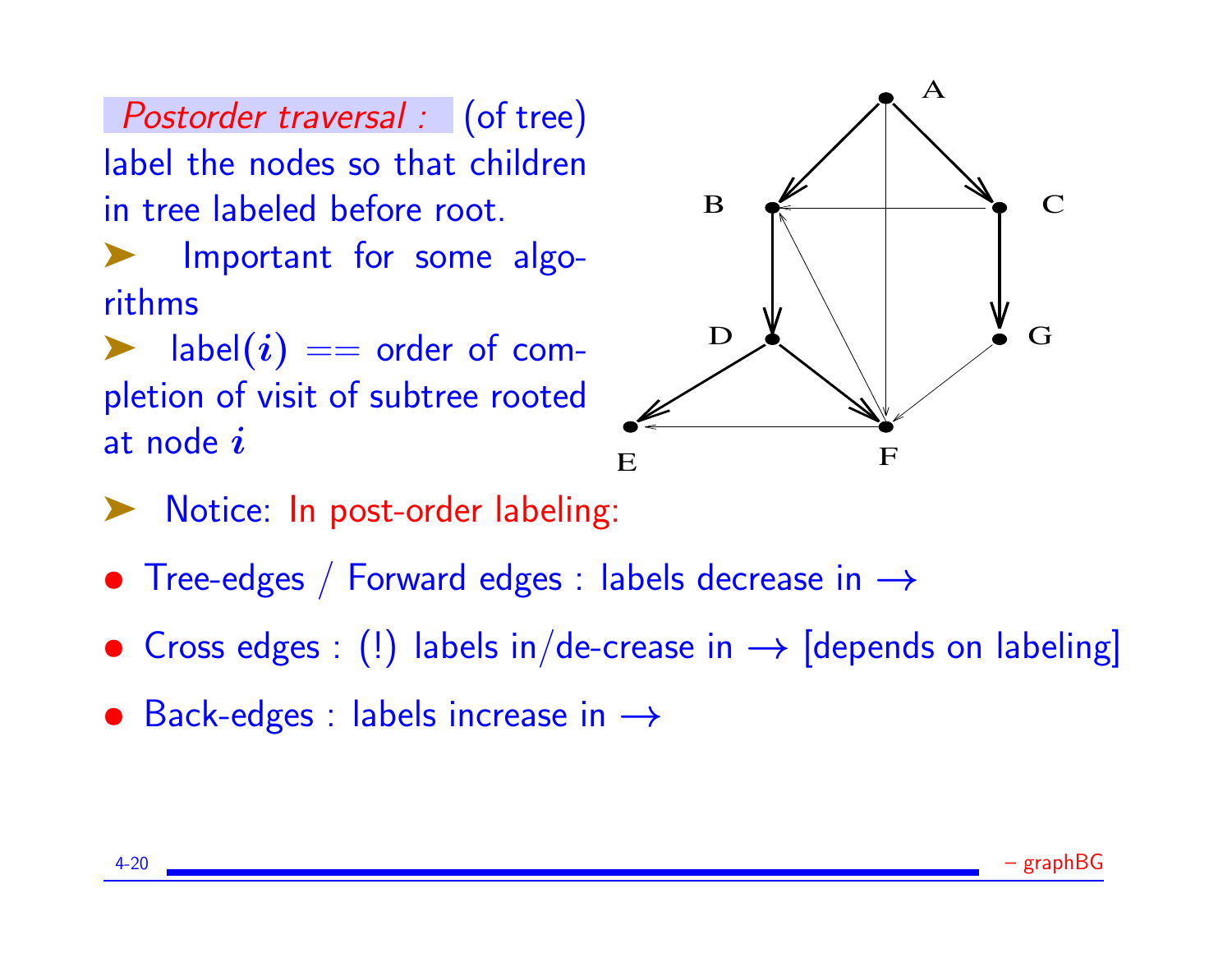### Properties of Depth First Search

 $\blacktriangleright$  If  $G$  is a connected undirected (or strongly directed connected) graph, then each vertex will be visited once and each edge will be inspected at least once.

➤ Therefore, for a connected undirected graph, The cost of DFS is  $O(|V| + |E|)$ 

➤ If the graph is undirected, then there are no cross-edges. (all non-tree edges are called 'back-edges')

Theorem: A directed graph is acyclic iff a DFS search of  $G$  yields no back-edges.

➤ Terminology: Directed Acyclic Graph or DAG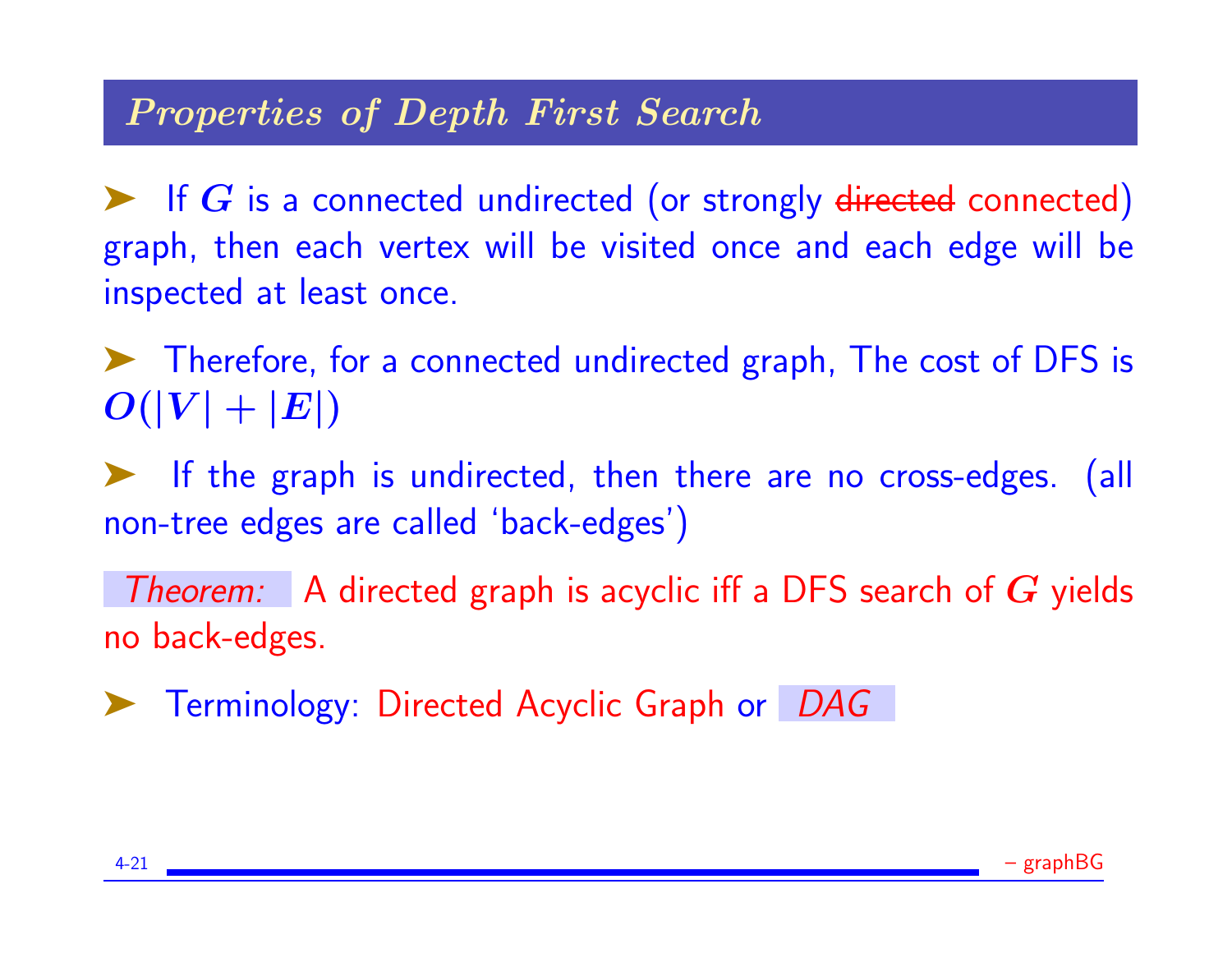The Problem: Given a Directed Acyclic Graph (DAG), order the vertices from 1 to *n* such that, if  $(u, v)$  is an edge, then *u* appears before  $v$  in the ordering.

Equivalently, label vertices from 1 to  $n$  so that in any (directed) path from a node labelled  $k$ , all vertices in the path have labels  $\geq k$ .

- **Many Applications**
- Prerequisite requirements in a program
- Scheduling of tasks for any project
- ➤ Parallel algorithms;



➤ ...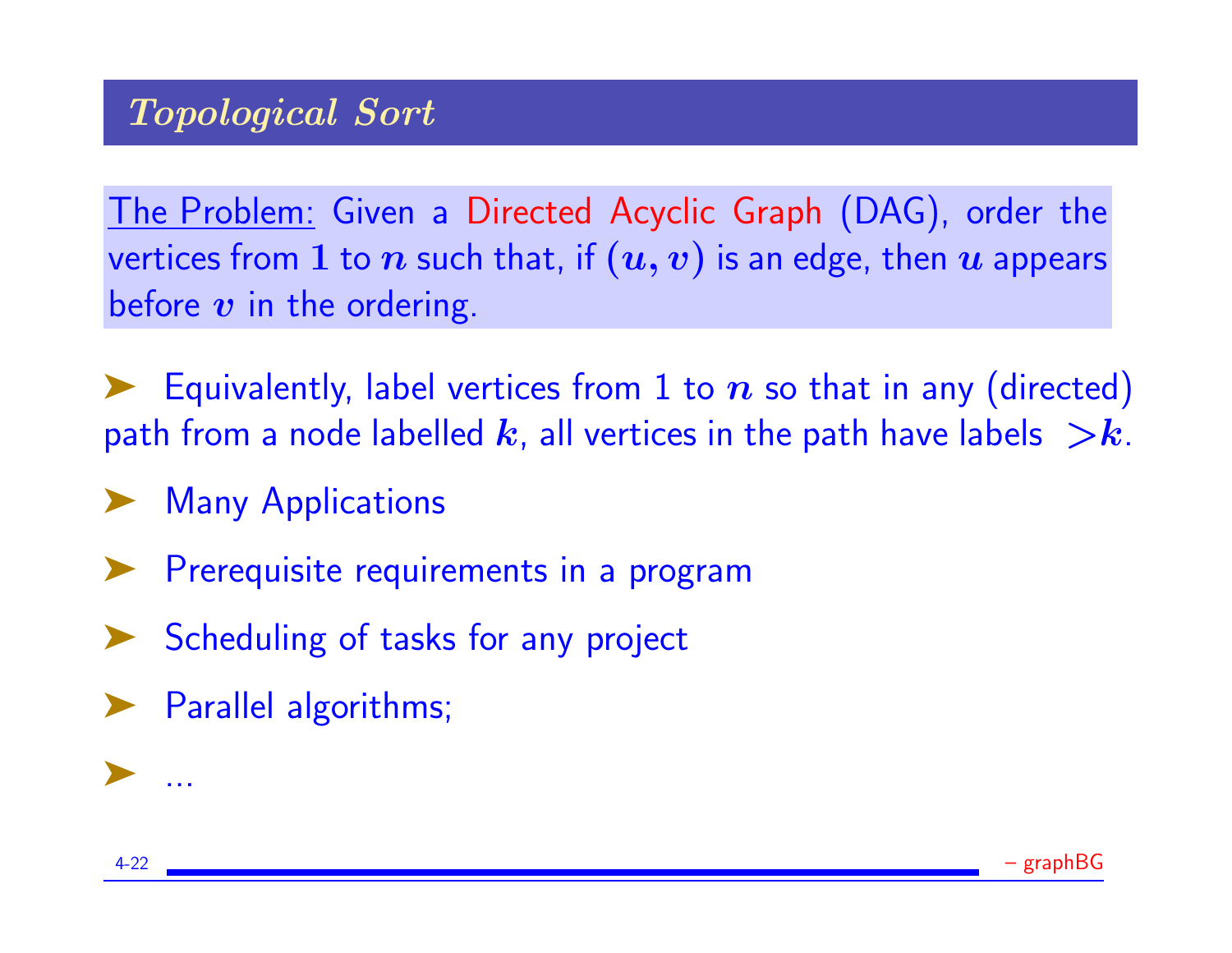### Topological Sorting: A first algorithm

Property exploited: An acyclic Digraph must have at least one vertex with indegree  $= 0$ .

**Extra** Prove this

Algorithm:

- $\blacktriangleright$  First label these vertices as 1, 2, ...,  $k$ ;
- ▶ Remove these vertices and all edges incident from them

Resulting graph is again acyclic  $\ldots$   $\exists$  nodes with indegree  $= 0$ . label these nodes as  $k+1, k+2, \ldots,$ 

Repeat..



Explore implementation aspects.

4-23 – graphBG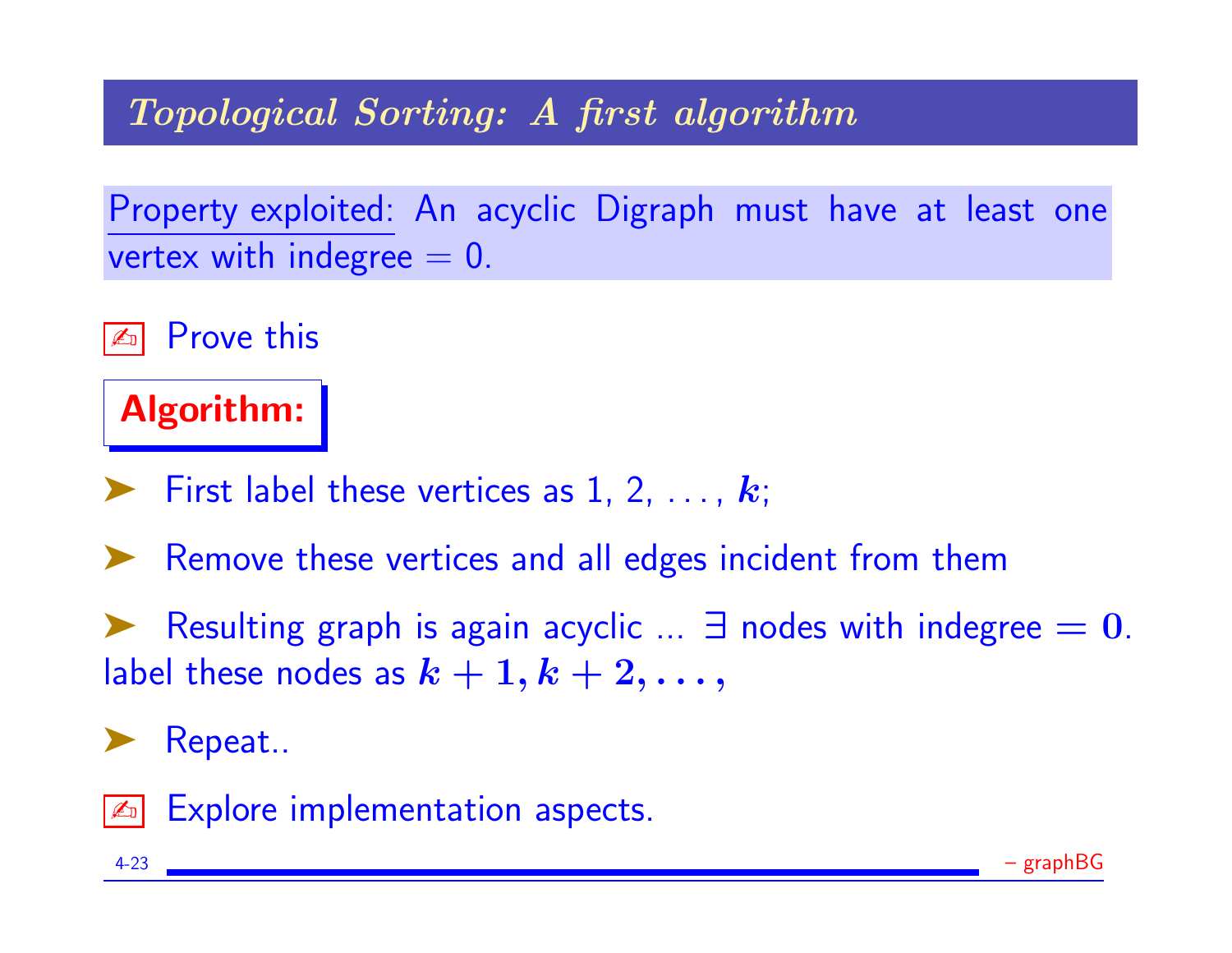Alternative methods: Topological sort from DFS

Depth first search traversal of graph.

Do a 'post-order traversal' of the DFS tree.

| Algorithm $Lst = Tsort(G)$ (post-order DFS from $v$ ) |                   |
|-------------------------------------------------------|-------------------|
| Mark = zeros(n,1);                                    | Lst = $\emptyset$ |
| for v=1:n do:                                         |                   |
| if (Mark(v)=0)                                        |                   |
| [Lst, Mark] = dfs(v, G, Lst, Mark);                   |                   |
| end                                                   |                   |

 $\blacktriangleright$  dfs(v, G, Lst, Mark) is the DFS(G,v) which adds v to the top of Lst after finishing the traversal from  $v$ 

4-24 – graphBG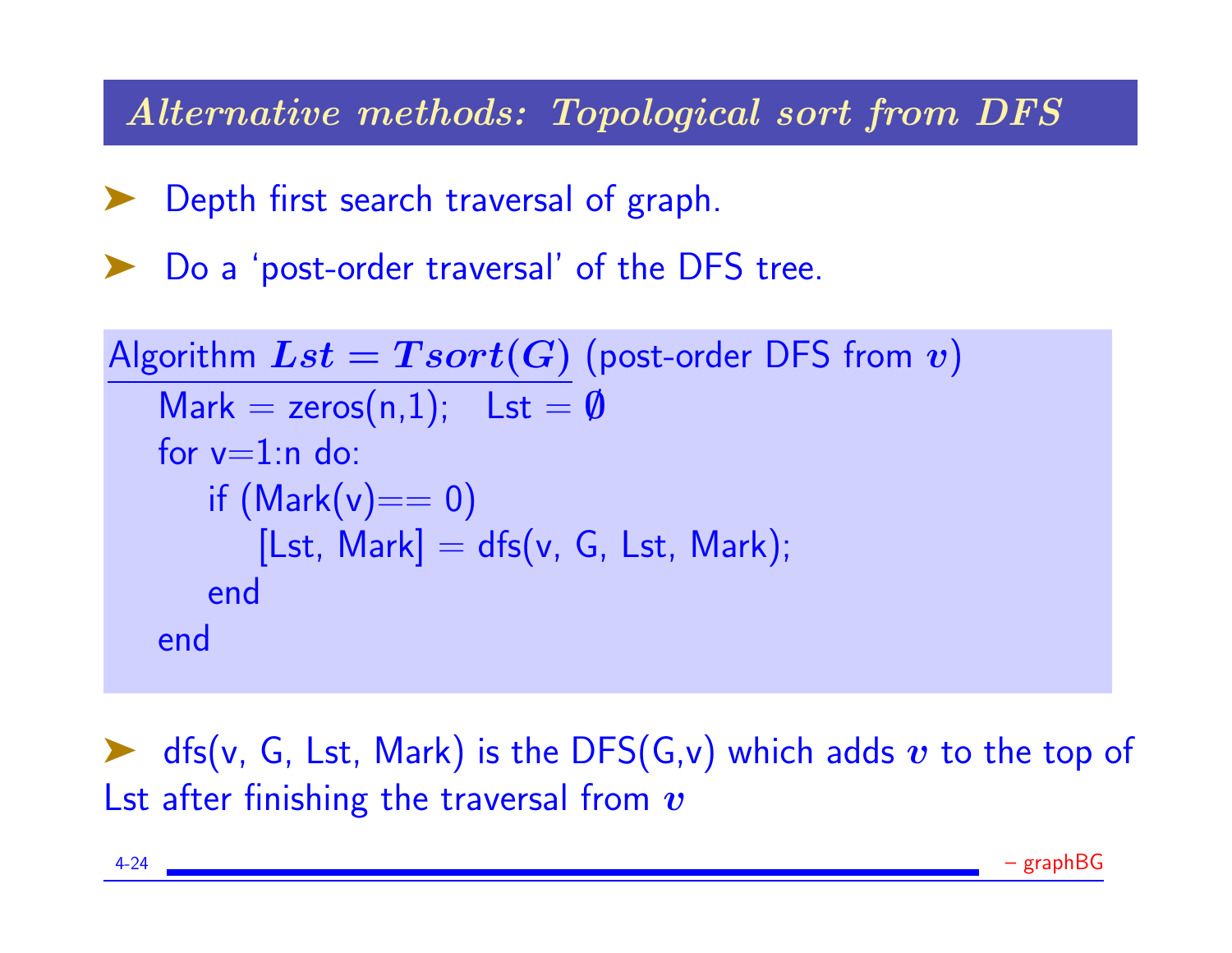# $\mathsf{Lst} = \mathsf{DFS}(G, v)$

- $\bullet$  Visit and Mark  $v$ ;
- for all edges  $(v, w)$  do

 $-$  if  $w$  is not marked then  $Lst = DFS(G, w)$ 

- $\bullet$  Lst  $=$   $[v, Lst]$
- $\blacktriangleright$  Topological order given by the final  $Lst$  array of Tsort
- **Explore implementation issue**
- **E** Implement in matlab

**Ex** Show correctness [i.e.: is this indeed a topol. order? hint: no back-edges in a DAG]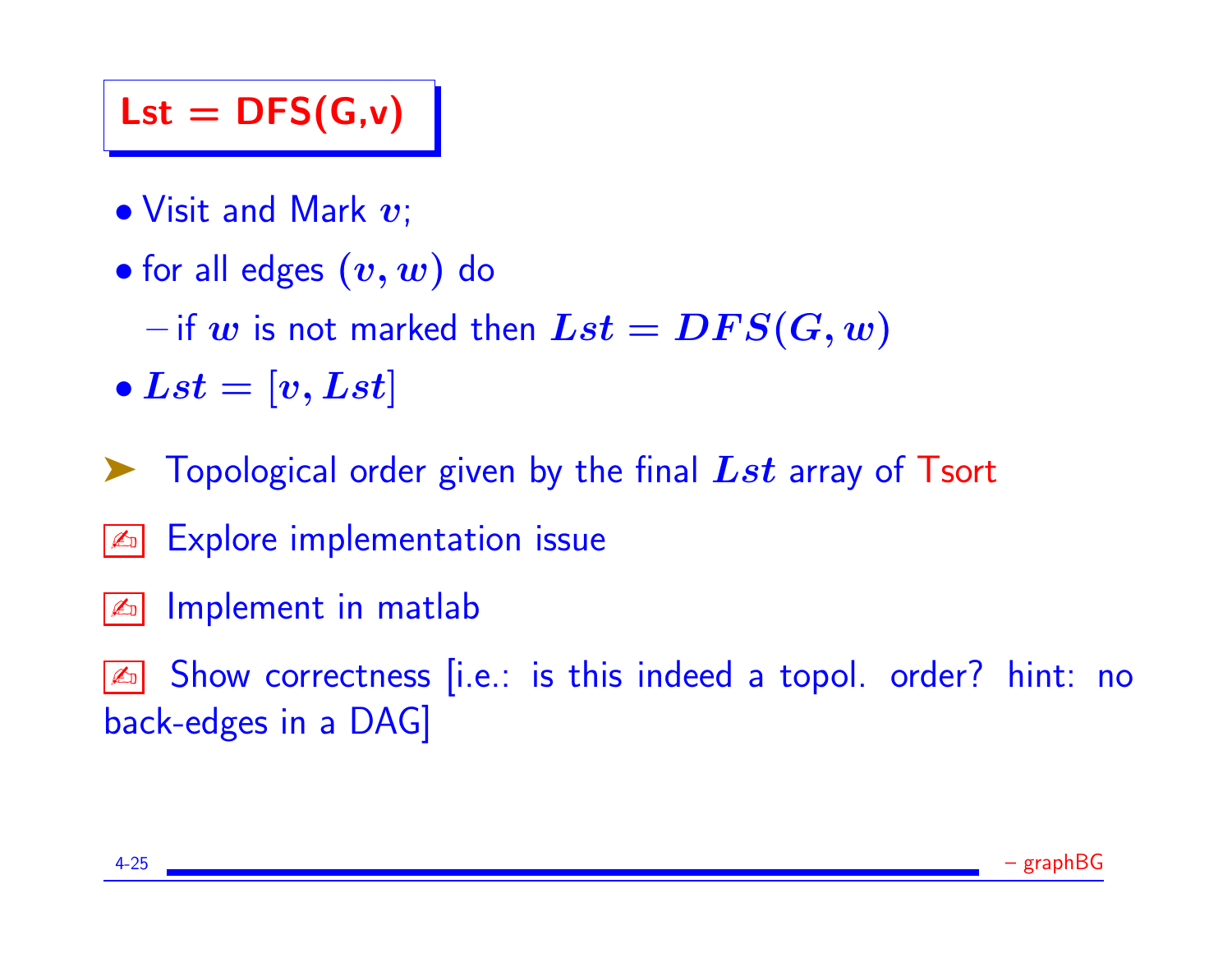## GRAPH MODELS FOR SPARSE MATRICES

- See Chap. 3 of text
- Sparse matrices and graphs.
- Bipartite model, hypergraphs
- Application: Paths in graphs, Markov chains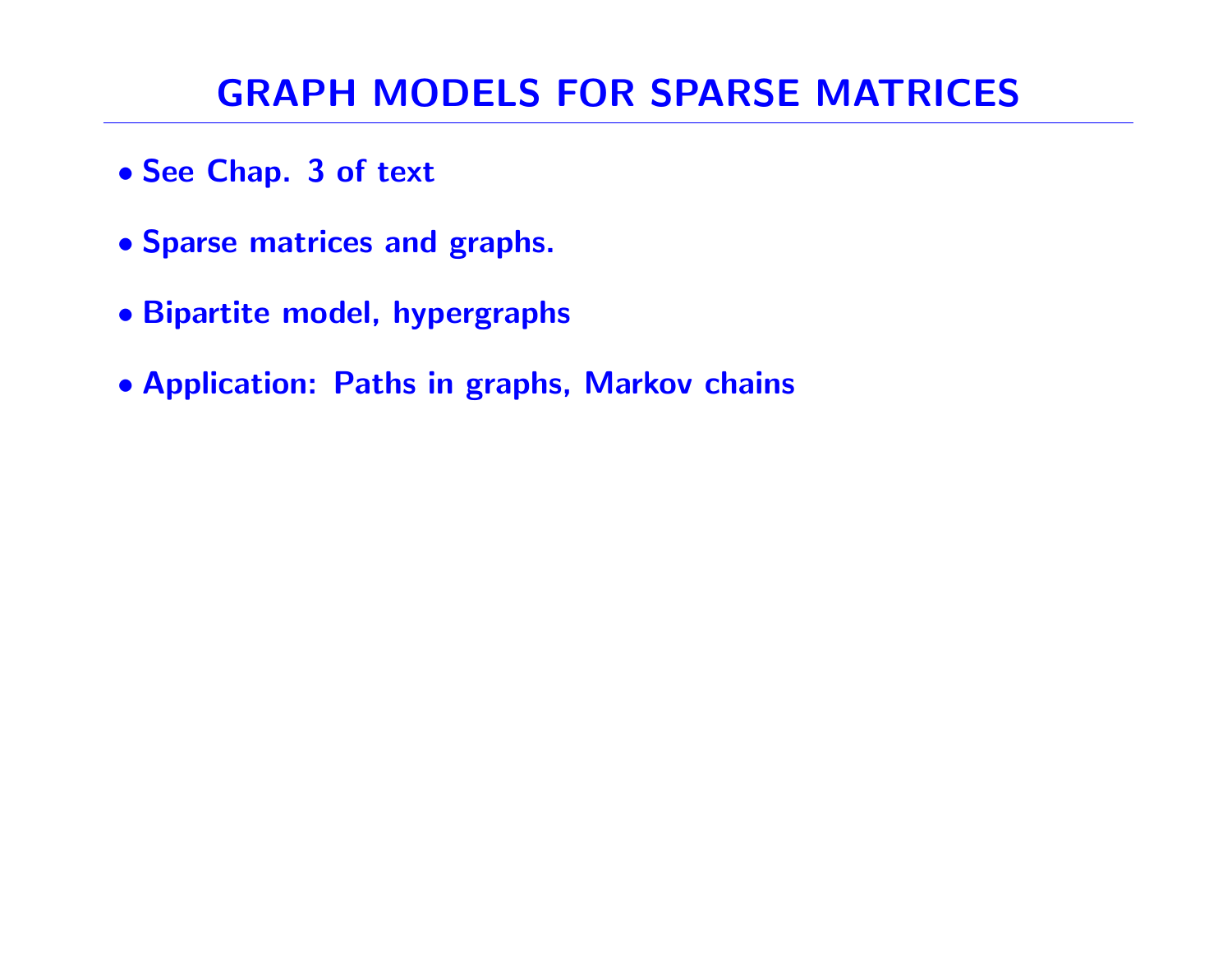Graph Representations of Sparse Matrices. Recall:

Adjacency Graph  $G = (V, E)$  of an  $n \times n$  matrix  $A$ :

$$
V = \{1,2,....,N\} \qquad E = \{(i,j) | a_{ij} \neq 0\}
$$



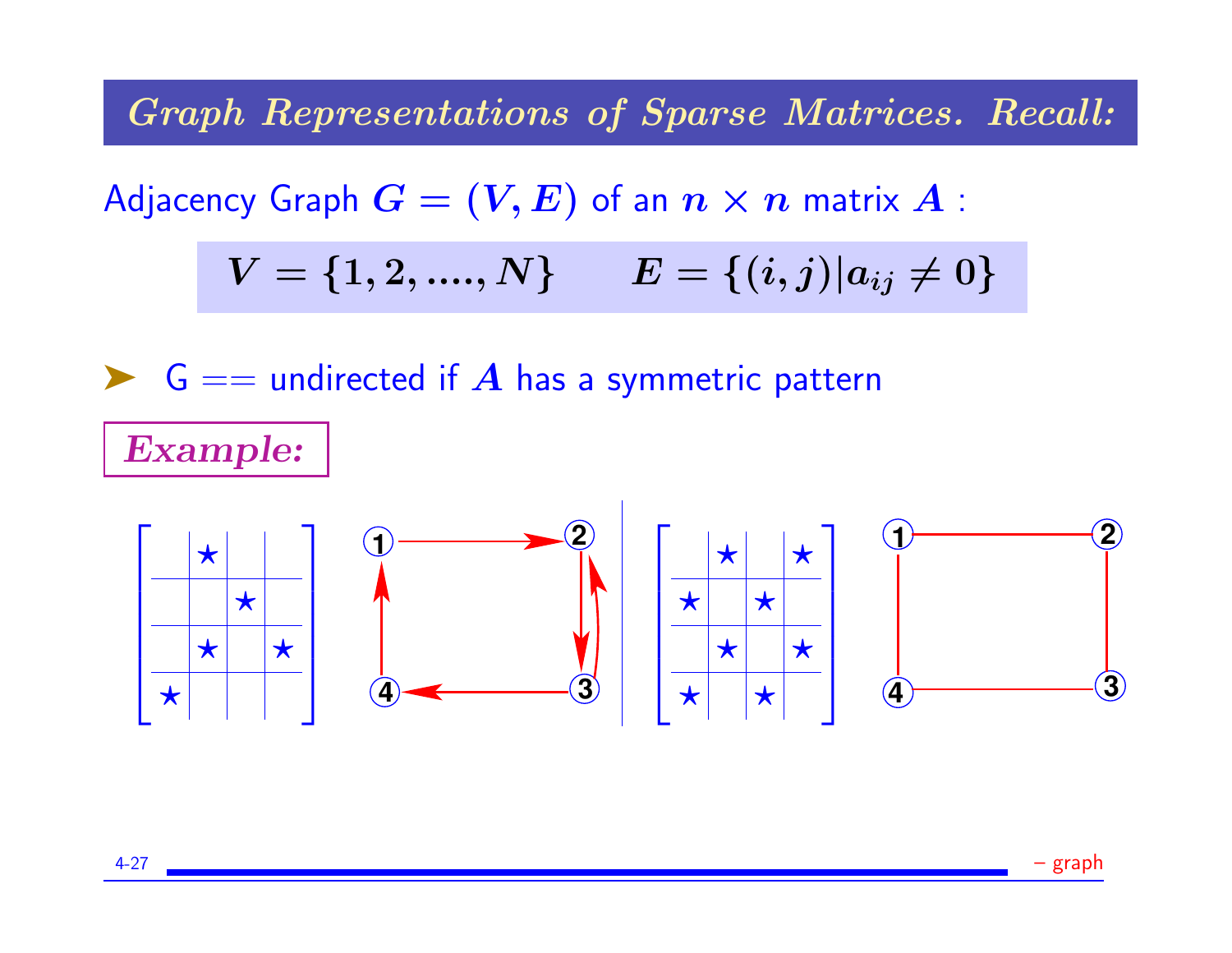$\sqrt{\mathbb{A}}$  Show the matrix pattern for the graph on the right and give an interpretation of the path  $v_4, v_2, v_3, v_5, v_1$  on the matrix



A separator is a set Y of vertices such that the graph  $G_{X-Y}$  is disconnected.

Example:  $Y = \{v_3, v_4, v_5\}$  is a separator in the above figure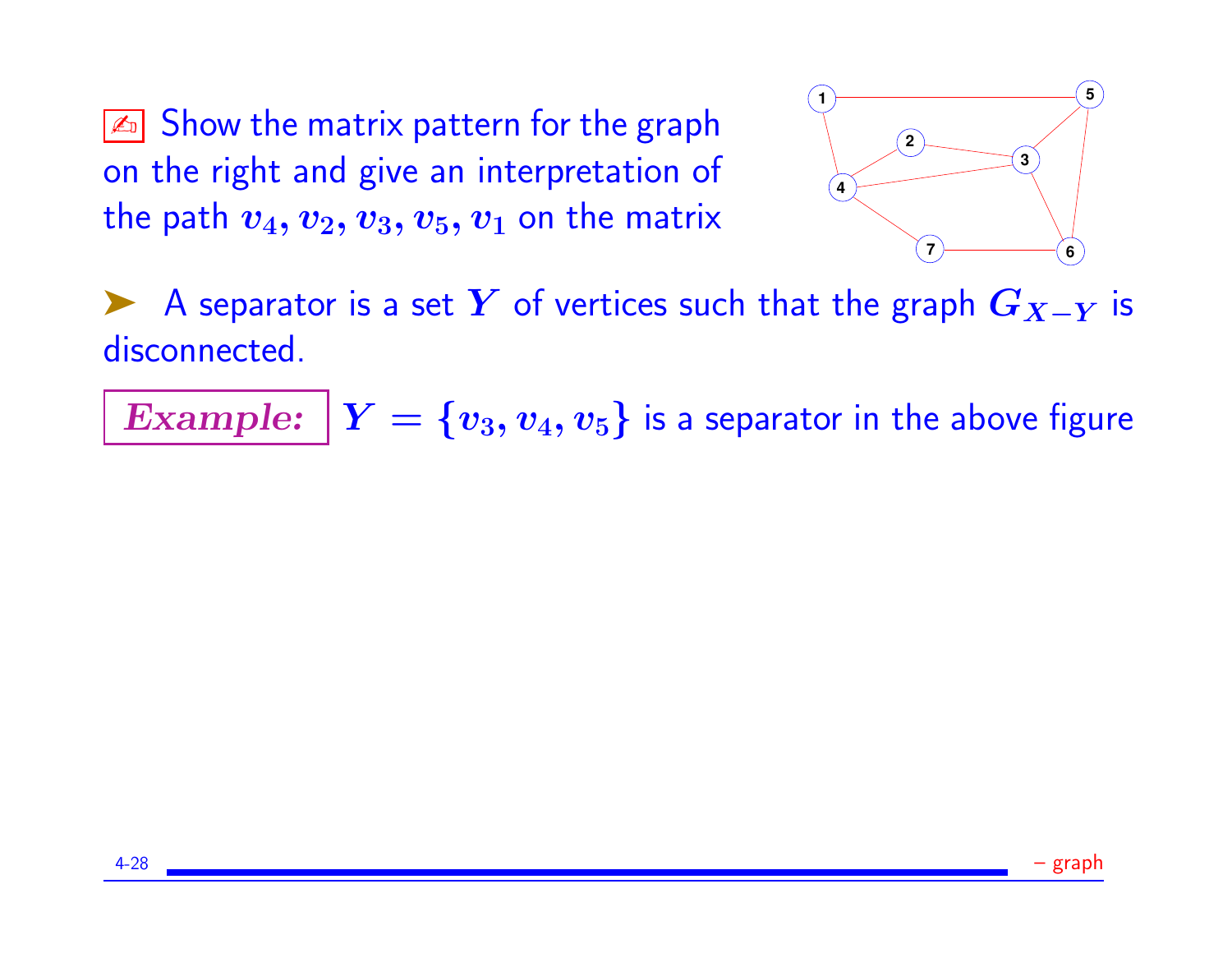# Example: Adjacency graph of:

$$
A = \begin{bmatrix} \star & \star & \star \\ \star & \star & \star & \star \\ \star & \star & \star & \star \\ \star & \star & \star & \star \end{bmatrix}.
$$

Example: | For any adjacency matrix  $A$ , what is the graph of  $\overline{A^2?}$  [interpret in terms of paths in the graph of  $A]$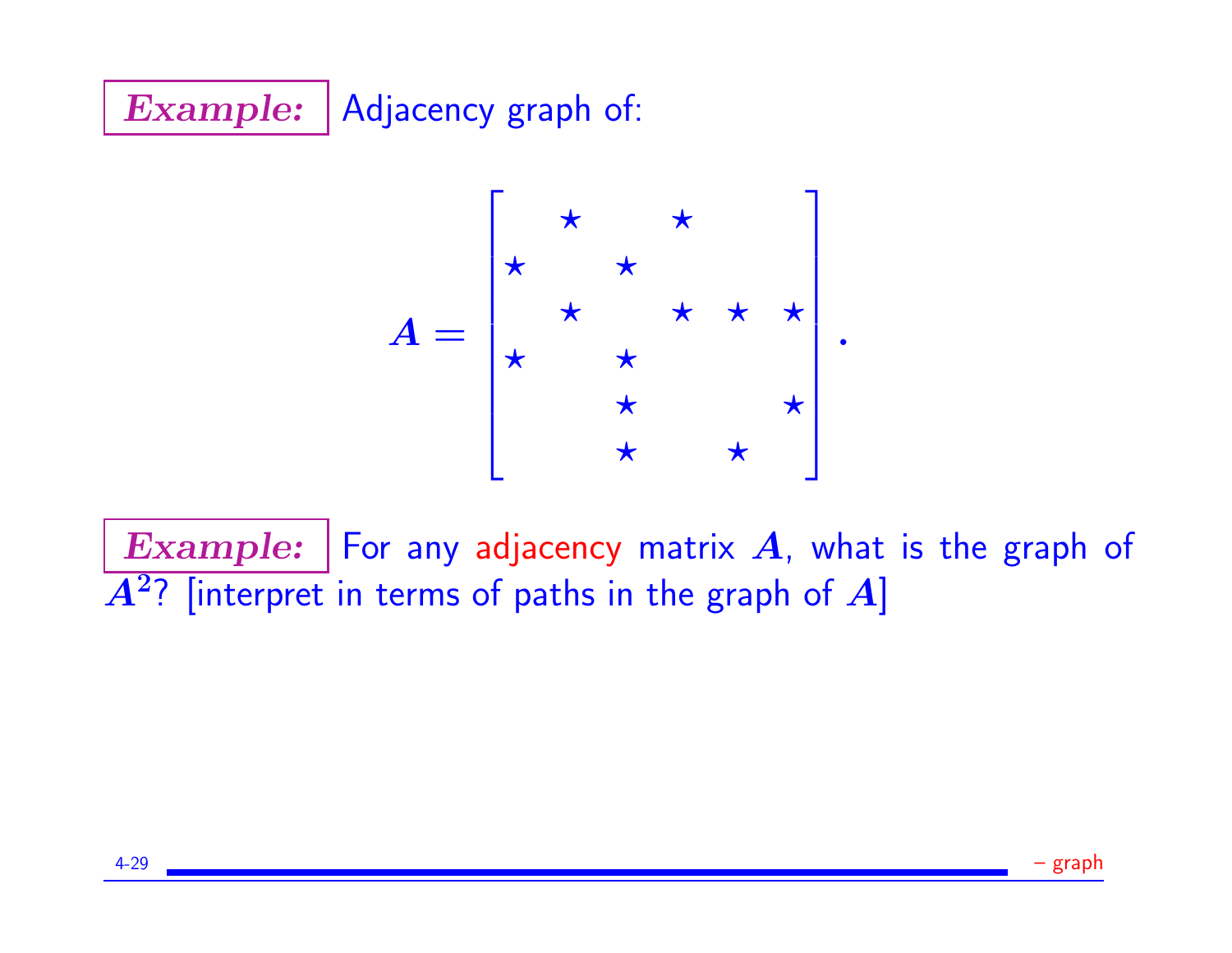➤ Two graphs are isomorphic is there is a mapping between the vertices of the two graphs that preserves adjacency.

**Ext** Are the following 3 graphs isomorphic? If yes find the mappings between them.



Graphs are identical – labels are different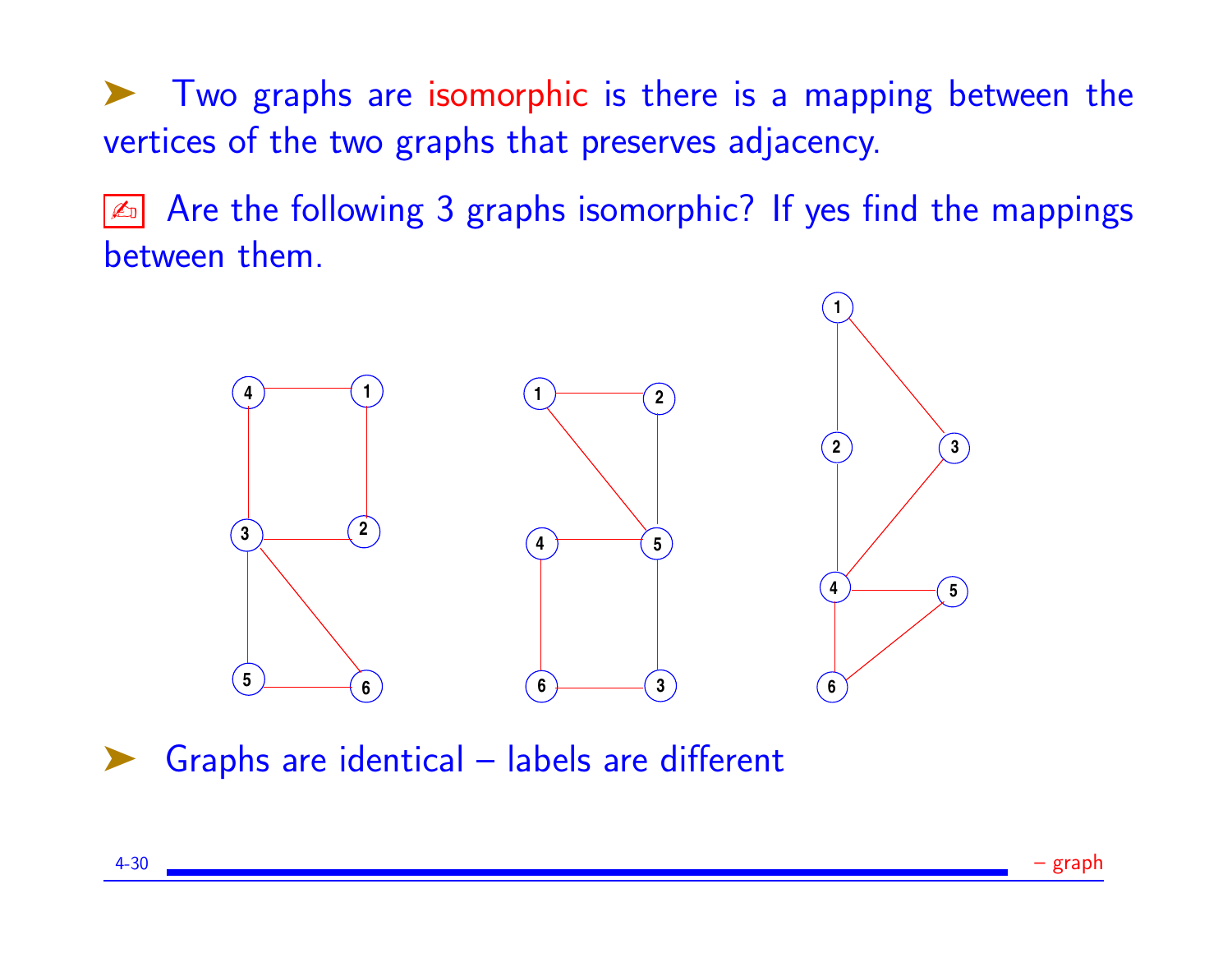### Bipartite graph representation

➤ Each row is represented by a vertex; Each column is represented by a vertex.

Relations only between rows and columns: Row  $i$  is connected to column j if  $a_{ij} \neq 0$ 



Bipartite models used only for specific cases [e.g. rectangular matrices, ...] - By default we use the standard definition of graphs.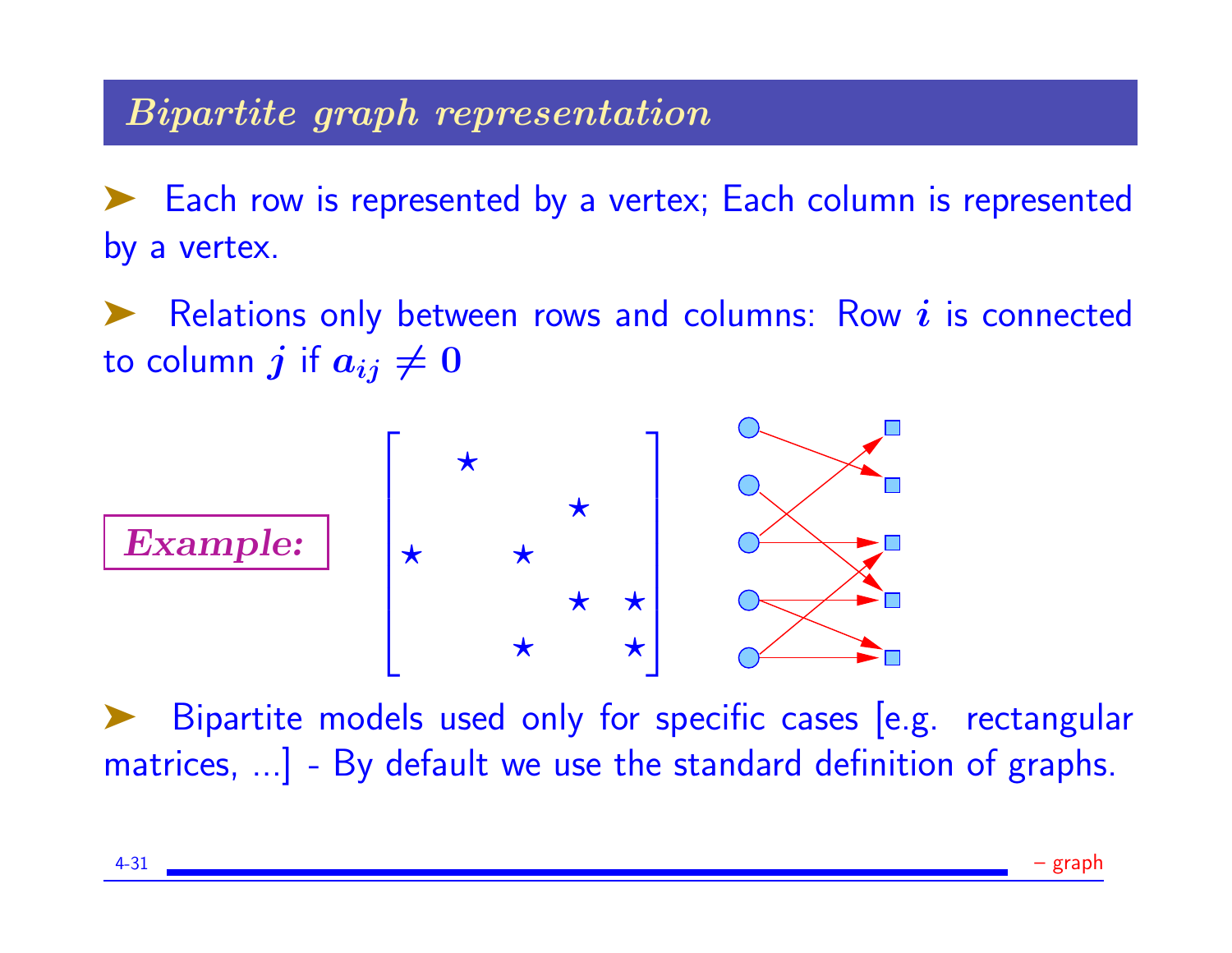### Interpretation of graphs of matrices

**<u>A</u>** In which of the following cases is the underlying physical mesh the same as the graph of  $A$  (in the sense that edges are the same):

- Finite difference mesh [consider the simple case of 5-pt and 7-pt FD problems - then 9-point meshes. ]
- Finite element mesh with linear elements (e.g. triangles)?
- Finite element mesh with other types of elements? [to answer this question you would have to know more about higher order elements]
- $\boxed{\mathbb{Z}^n}$  What is the graph of  $A + B$  (for two  $n \times n$  matrices)?
- $\boxed{\mathbb{Z}_\mathbb{D}}$  What is the graph of  $A^T$  ?
- $\boxed{\mathbb{Z}^n}$  What is the graph of  $A.B?$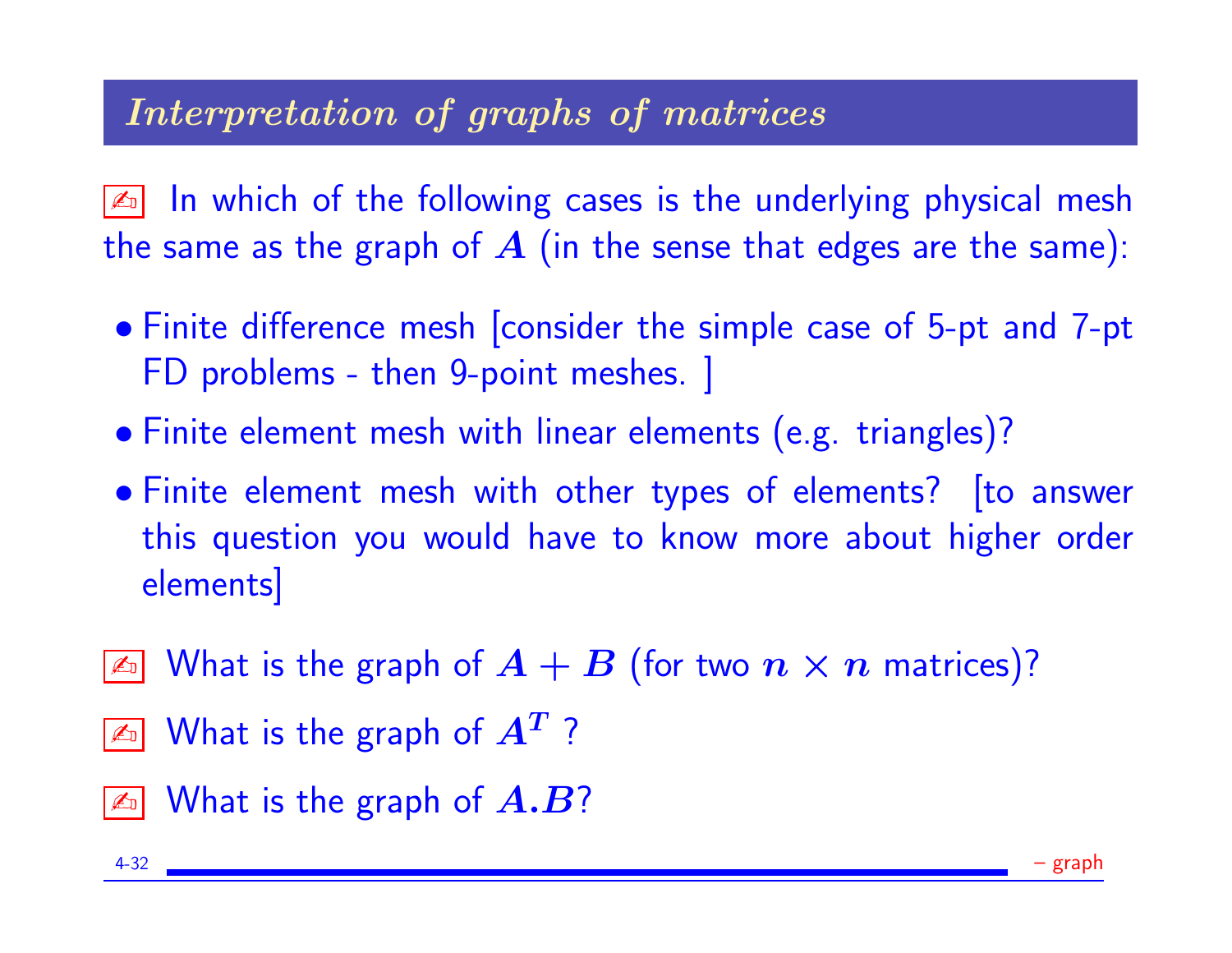#### Paths in graphs

# $\boxed{\mathbb{Z}_\mathbb{D}}$  What is the graph of  $A^k?$

Theorem Let A be the adjacency matrix of a graph  $G = (V, E)$ . Then for  $k \geq 0$  and vertices  $u$  and  $v$  of  $G$ , the number of paths of length  $k$  starting at  $u$  and ending at  $v$  is equal to  $(A^{k})_{u,v}.$ 

#### Proof: Proof is by induction.

▶ Recall (definition): A matrix is *reducible* if it can be permuted into a block upper triangular matrix.

➤ Note: A matrix is reducible iff its adjacency graph is not (strongly) connected, i.e., iff it has more than one connected component.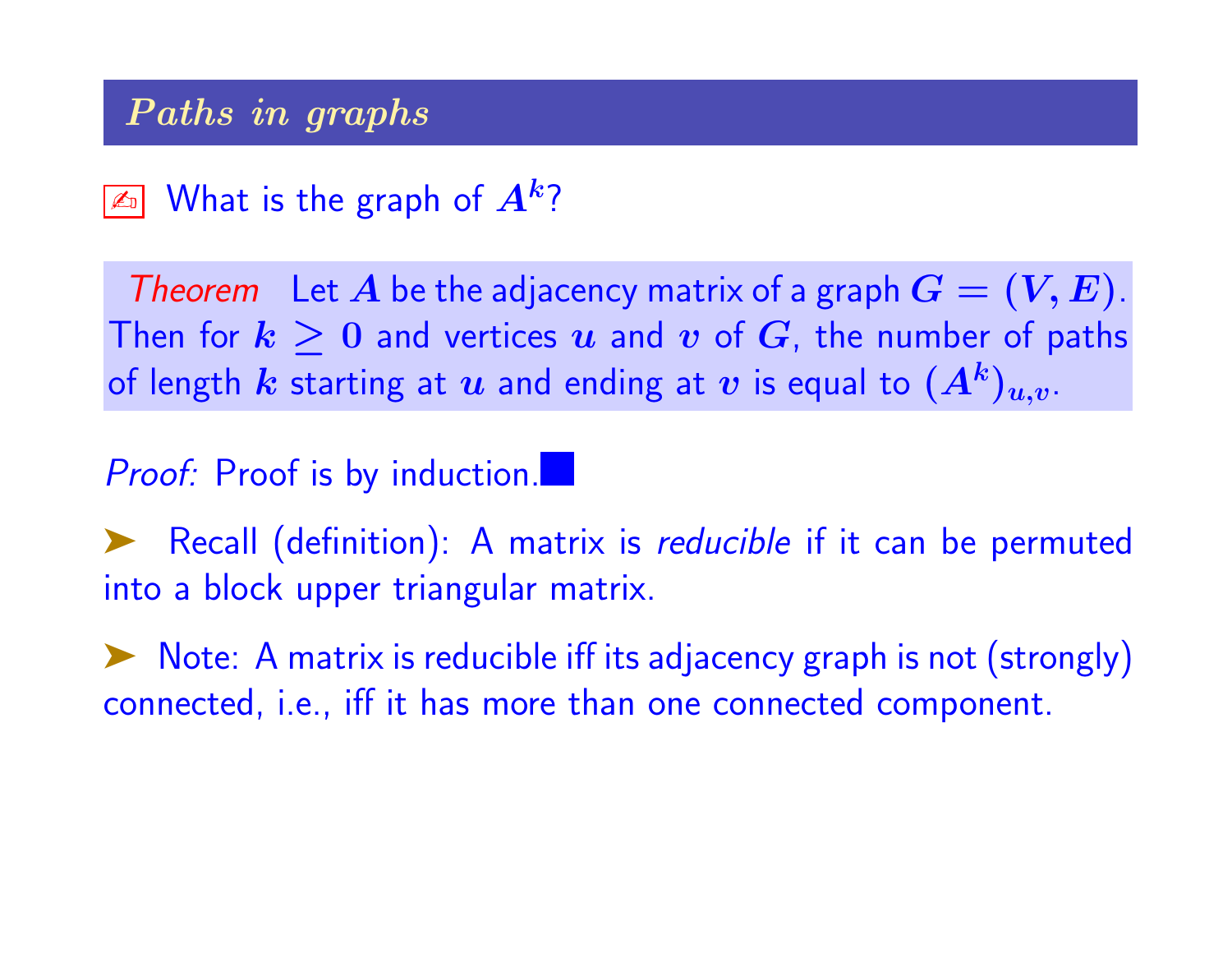

No edges from  $\overline{A}$  to  $\overline{B}$  or  $\overline{C}$ . No edges from  $B$  to  $C$ .

Theorem: Perron-Frobenius An irreducible, nonnegative  $n \times n$ matrix A has a real, positive eigenvalue  $\lambda_1$  such that: (i)  $\lambda_1$  is a simple eigenvalue of A; (ii)  $\lambda_1$  admits a positive eigenvector  $u_1$  ; and  $\min(|\lambda_i|\leq\lambda_1$  for all other eigenvalues  $\lambda_i$  where  $i>1.1$ 

The spectral radius is equal to the eigenvalue  $\lambda_1$ 

4-34 – graph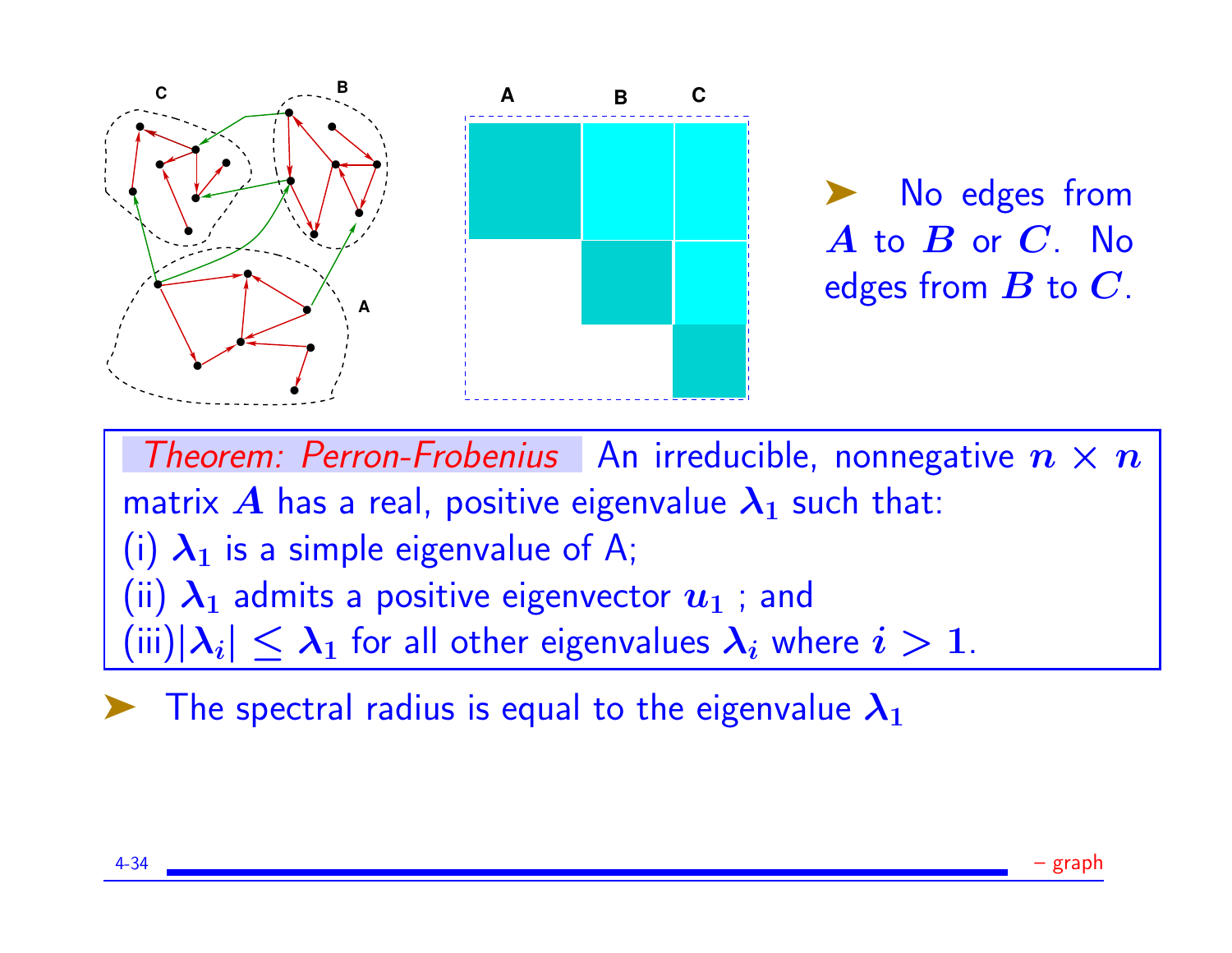$\blacksquare$  Definition : a graph is  $\boldsymbol{d}$  regular if each vertex has the same degree  $d$ .

Proposition: The spectral radius of a  $d$  regular graph is equal to  $d$ .

Proof: The vector  $e$  of all ones is an eigenvector of  $\bm{A}$  associated with the eigenvalue  $\lambda = d$ . In addition this eigenvalue is the largest possible (consider the infinity norm of  $A$ ). Therefore  $e$  is the Perron-Frobenius vector  $u_1$ .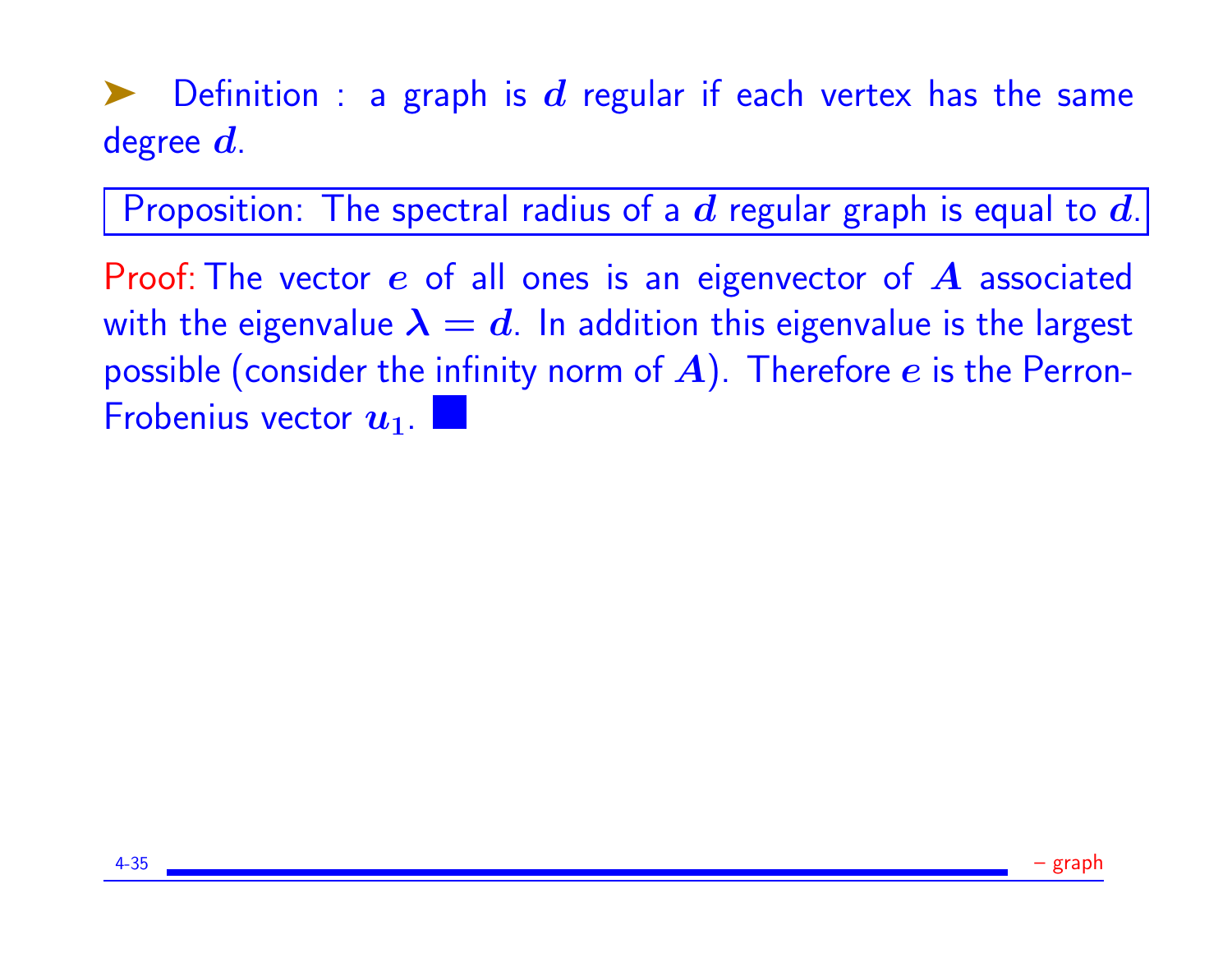#### Application: Markov Chains

▶ Read about Markov Chains in Sect. 10.9 of: [https://www-users.cs.umn.edu/~saad/eig\\_book\\_2ndEd.pdf](https://www-users.cs.umn.edu/~saad/eig_book_2ndEd.pdf)

➤ The stationary probability satisfies the equation:

$$
\boxed{\pi P = \pi}
$$

Where  $\pi$  is a row vector.

 $\blacktriangleright$   $P$  is the probabilty transition matrix and it is 'stochastic':

A matrix 
$$
P
$$
 is said to be stochastic if :  
\n(i)  $p_{ij} \ge 0$  for all  $i, j$   
\n(ii)  $\sum_{j=1}^{n} p_{ij} = 1$  for  $i = 1, \dots, n$   
\n(iii) No column of  $P$  is a zero column.

4-36 – graph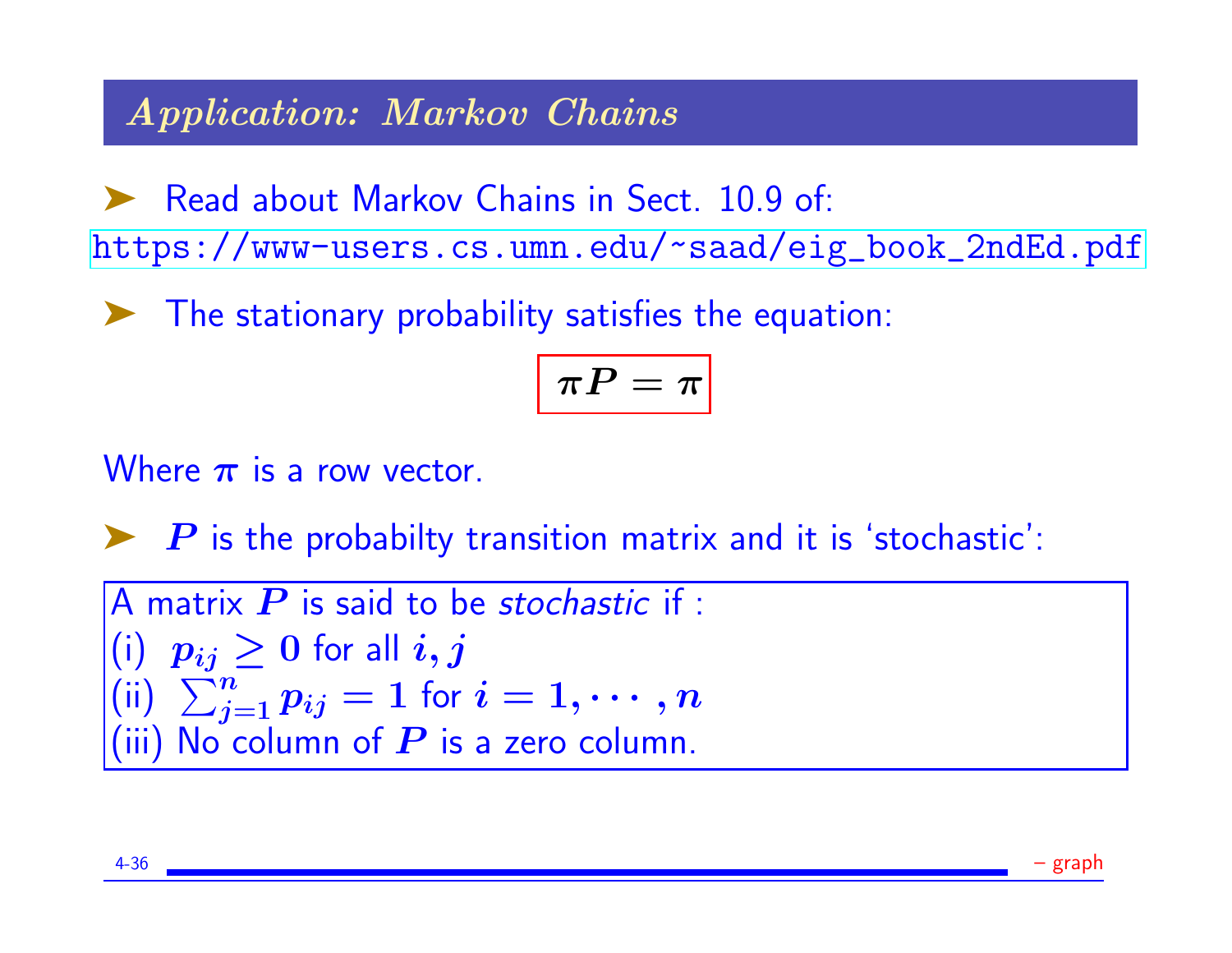▶ Spectral radius is  $\leq 1$  [Why?]

Assume  $P$  is irreducible. Then:

Perron Frobenius  $\rightarrow \rho(P) = 1$  is an eigenvalue and associated eigenvector has positive entries.

 $\blacktriangleright$  Probabilities are obtained by scaling  $\pi$  by its sum.

Example: One of the 2 models used for page rank.

 $\boldsymbol{Example:} \, |$  A college Fraternity has 50 students at various stages of college (Freshman, Sophomore, Junior, Senior). There are 6 potential stages for the following year: Freshman, Sophomore, Junior, Senior, graduated, or left-without degree. Following table gives probability of transitions from one stage to next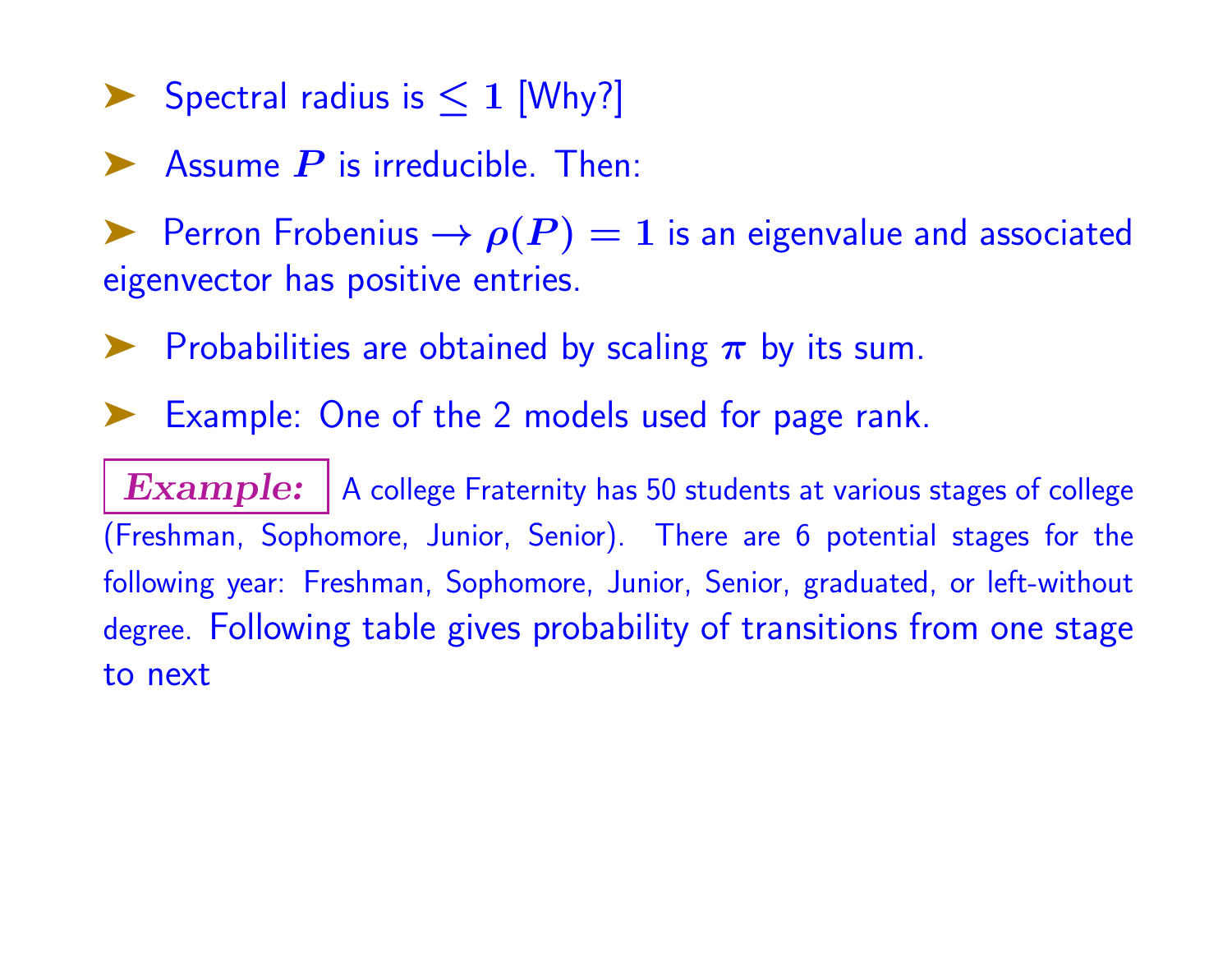| From   Fr   So.   Ju.   Sr.   Grad  <br>To |        |   |          |     | wd |
|--------------------------------------------|--------|---|----------|-----|----|
| Fr.                                        | .2     |   |          |     |    |
| So.                                        | $.6\,$ |   |          |     |    |
| Ju.                                        |        |   |          |     |    |
| Sr.                                        |        | 0 | $.8\,$   |     |    |
| Grad                                       |        | 0 | $\Omega$ | .75 |    |
| <b>Iwd</b>                                 |        |   |          |     |    |

 $\boxed{\mathbb{Z}^2}$  What is  $P$ ? Assume initial population is  $x_0 = [10, 16, 12, 12, 0, 0]$ and do a follow the population for a few years. What is the probability that a student will graduate? What is the probability that he leave without a degree?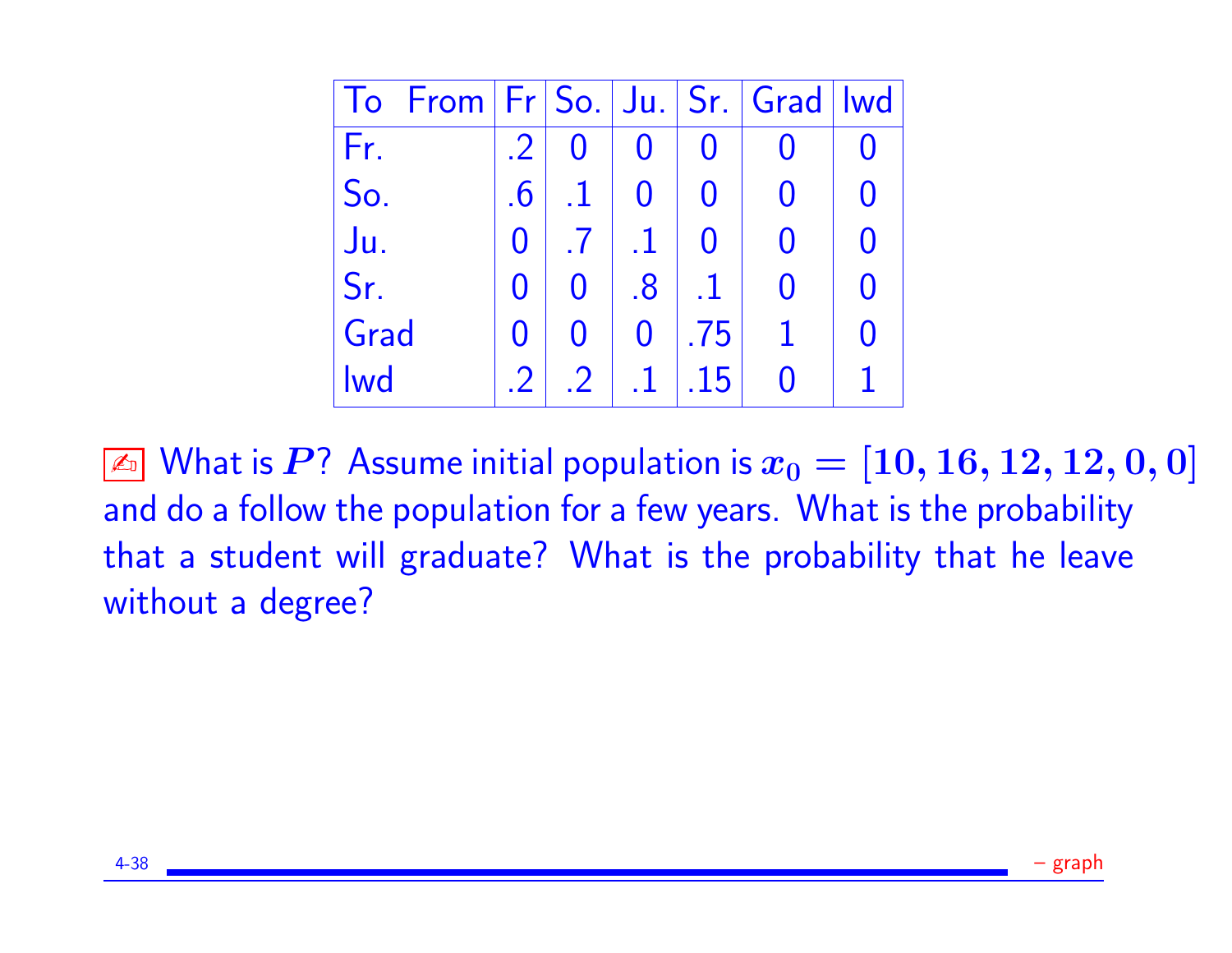### A few words about hypergraphs

➤ Hypergraphs are very general.. Ideas borrowed from VLSI work

Main motivation: to better represent communication volumes when partitioning a graph. Standard models face many limitations

➤ Hypergraphs can better express complex graph partitioning problems and provide better solutions.

Example: completely nonsymmetric patterns ...

➤ .. Even rectangular matrices. Best illustration: Hypergraphs are ideal for text data